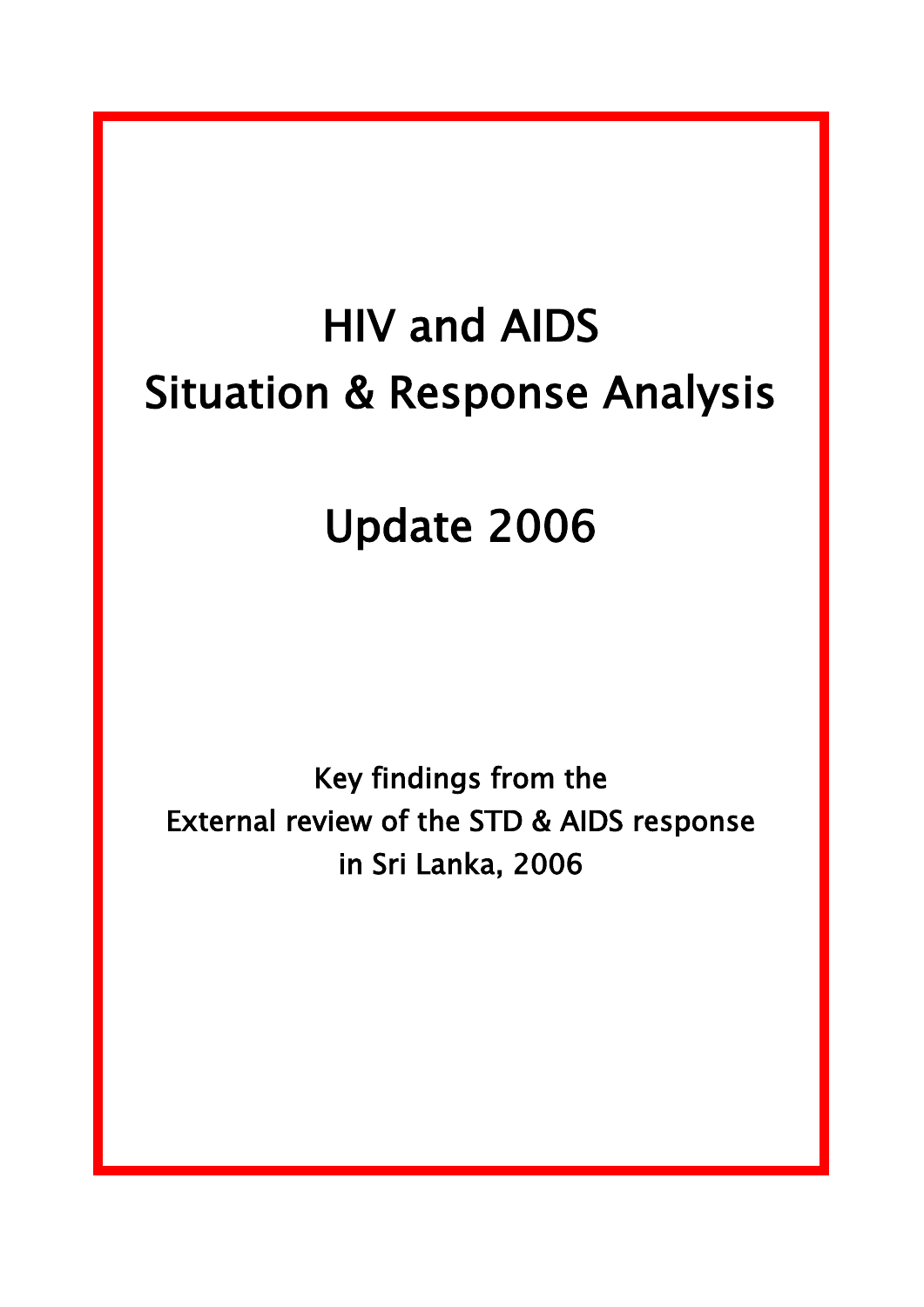## **Contents**

#### Acronyms

#### Executive Summary

- 1. Introduction
	- 1.1 Background and objectives of the SRA
- 2. The Situation Analysis
	- 2.1 Very low prevalence thanks to protective factors
	- 2.2 A generalized epidemic is unlikely
	- 2.3 Truncated epidemics are happening
	- 2.4 Concentrated epidemics can suddenly happen
	- 2.5 Only those young people with risk behaviours are at risk
- 3. The Response Analysis: Progress made since the previous SRA
	- 3.1 Prevention
	- 3.2 Care, treatment, and support
	- 3.3 Multisectoral involvement and decentralization
	- 3.4 Policy development
	- 3.5 Monitoring and evaluation
	- 3.6 Programme management
	- 3.7 Resource mobilisation
- 4. Lessons learnt: obstacles to the response
- 5. Opportunities for an enhanced response to HIV/AIDS
	- 5.1 Focus prevention to where transmission occurs
	- 5.2 Strengthen civil society
	- 5.3 Strategic information for policy makers and planners
	- 5.4 Strengthen national programme management
- 6. ANNEXES
	- 1. References
	- 2. Review team members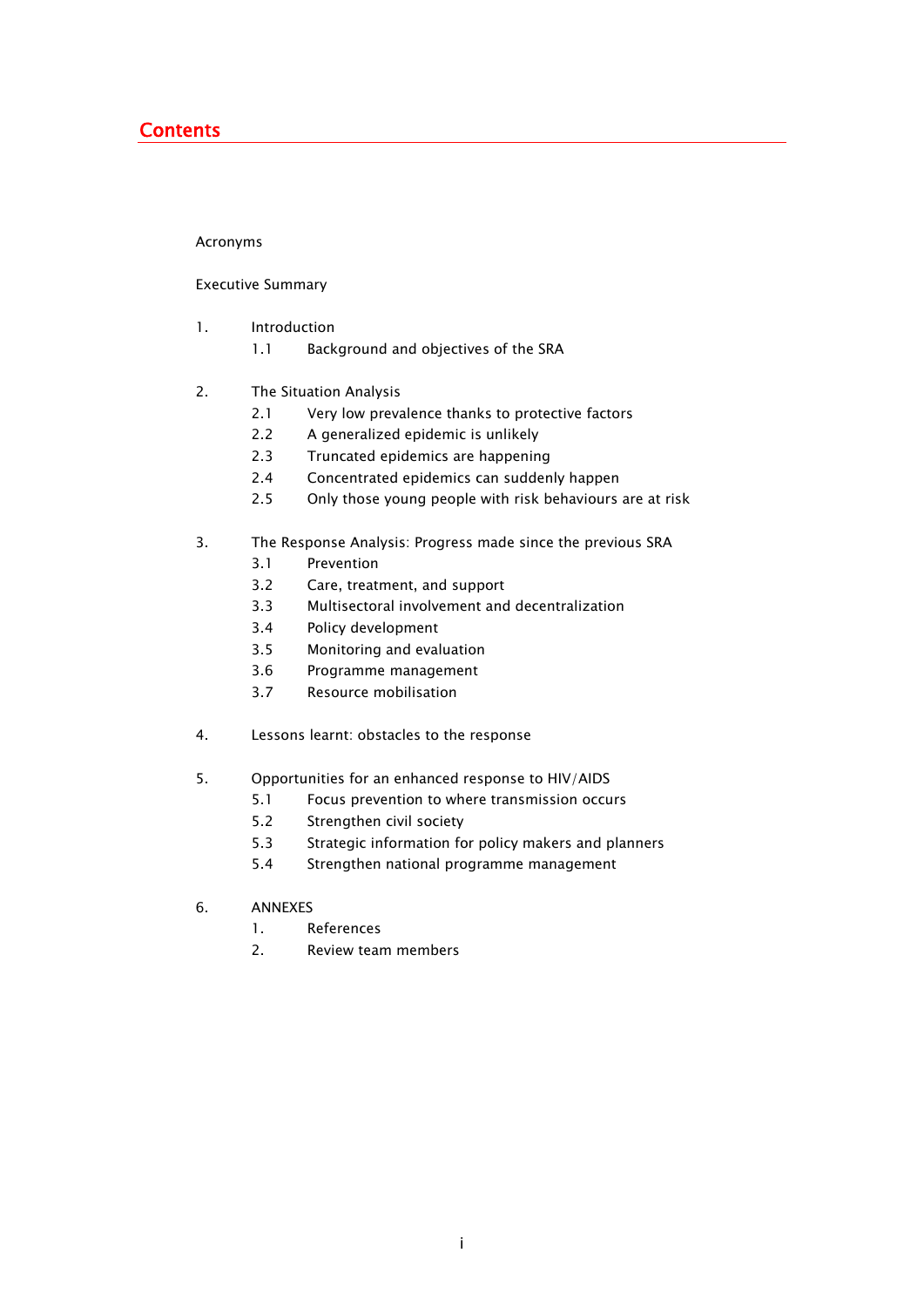## Acronyms

| ANC          | <b>Antenatal Clinic</b>            |
|--------------|------------------------------------|
| ART          | <b>Anti-Retro Viral Treatment</b>  |
| ARV          | Anti-Retro Viral (Medication)      |
| <b>BSS</b>   | <b>Behavioural Sentinel</b>        |
|              | Surveillance                       |
| DU           | Drug User                          |
| FHR          | <b>Family Health Bureau</b>        |
| FSW          | Female Sex Worker                  |
| <b>GFATM</b> | Global Fund against AIDS, TB &     |
|              | Malaria                            |
| GOSL         | Government of Sri Lanka            |
| HEB          | <b>Health Education Bureau</b>     |
| <b>HSS</b>   | <b>HIV Sentinel Surveillance</b>   |
| idu          | Injecting Drug User                |
| M&E          | Monitoring & Evaluation            |
| MARP         | Most-at-risk Population(s)         |
| <b>MCH</b>   | Mother and Child Health            |
| MO.          | <b>Medical Officer</b>             |
| MoD          | Ministry of Defence                |
| MoE          | Ministry of Education              |
| MoH          | Ministry of Health & Nutrition     |
| Mol          | Ministry of Labour                 |
| <b>MSD</b>   | <b>Medical Supplies Department</b> |
| MSM.         | Men who have Sex with Men          |
| <b>NAC</b>   | National AIDS Committee            |
| <b>NRTS</b>  | National Blood Transfusion         |
|              | Service                            |
| <b>NDDCB</b> | National Dangerous Drug            |
|              | Control Board                      |
| NGO          | Non Governmental                   |
|              | Organisation                       |

| <b>NHAPP</b>  | National HIV/AIDS Prevention       |
|---------------|------------------------------------|
|               | Project                            |
| <b>NIE</b>    | National Institute of Education    |
| <b>NSACP</b>  | National STD/AIDS Control          |
|               | Programme                          |
| <b>NSP</b>    | National HIV/AIDS Strategic        |
|               | Plan                               |
| <b>NTP</b>    | National TB and Respiratory        |
|               | Diseases Control Program           |
| <b>PEP</b>    | Post-Exposure Prophylaxis          |
| PHI           | Public Health Inspector            |
| <b>PLWHA</b>  | People Living With HIV/AIDS        |
| <b>PMTCT</b>  | Prevention of Mother to Child      |
|               | Transmission                       |
| <b>SLFEB</b>  | Sri Lanka Foreign Employment       |
|               | Bureau                             |
| <b>STD</b>    | Sexual Transmitted Disease         |
| STI           | Sexually Transmitted Infection     |
| <b>TR</b>     | Tuberculosis                       |
| <b>UNAIDS</b> | UN Joint Programme on              |
|               | HIV/AIDS                           |
| <b>UNGASS</b> | <b>UN General Assembly Special</b> |
|               | Session on HIV/AIDS                |
| <b>UNICEF</b> | <b>UN Children's Fund</b>          |
| <b>UNODC</b>  | UN Office for Drugs &              |
|               | Corruption                         |
| <b>VCT</b>    | <b>Voluntary Counselling &amp;</b> |
|               | <b>Testing</b>                     |
| WR            | World Bank                         |
| <b>WHO</b>    | World Health Organisation          |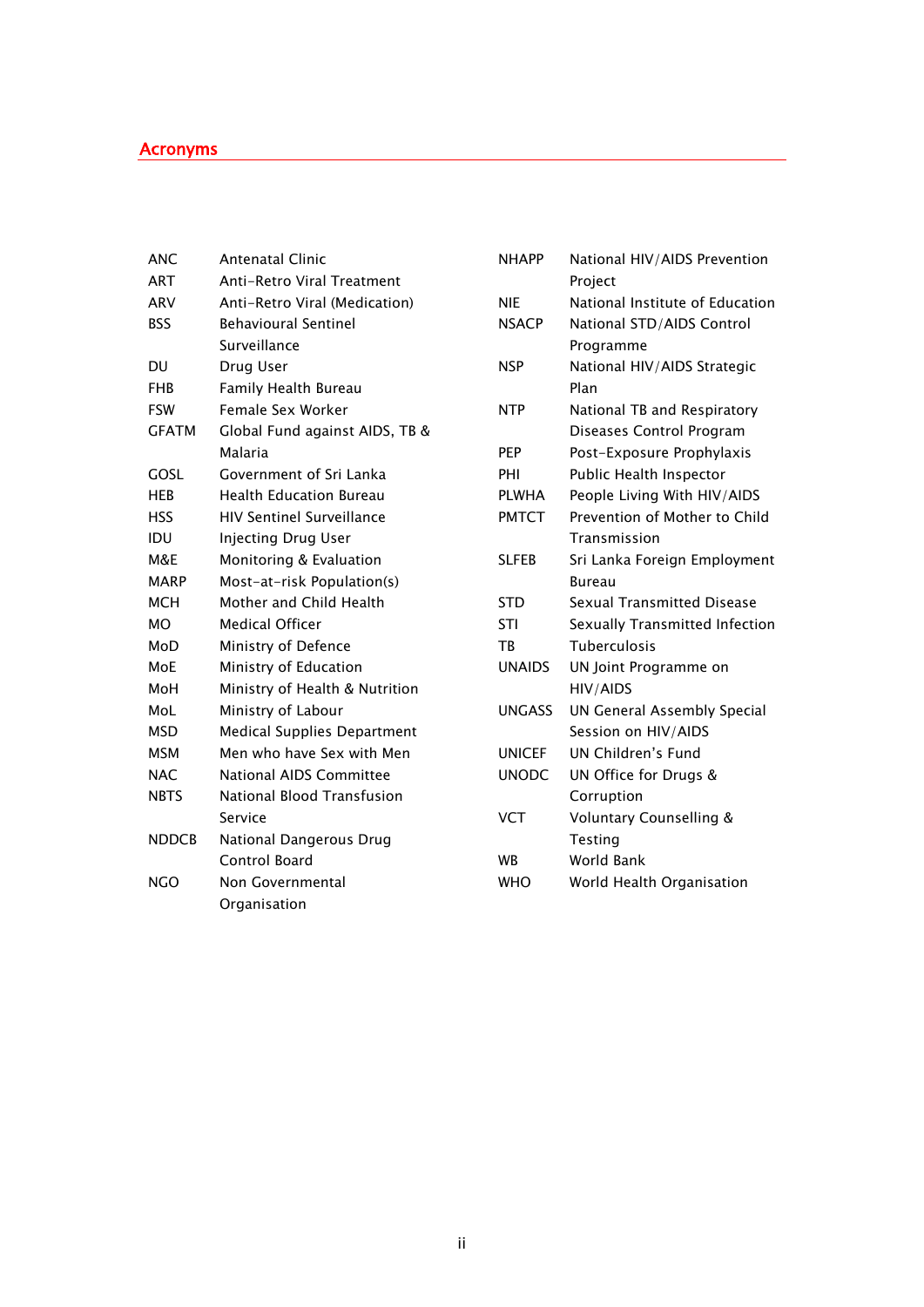#### Executive Summary

The 2006 update of the situation and response analysis draws on the external review of the national response, undertaken in October 2006. This report provides policy makers and programme planners with an overview of key findings, lessons from the last five years, and priorities for the HIV/AIDS response in the coming years.

An external review of the national response to HIV/AIDS was carried out by a team composed of members drawn from national programmes and sectors external to the National STD/AIDS Control Programme (NSACP) and staff of international organizations. NASCP and UNAIDS co-sponsor and country office staff provided their extensive experience and knowledge. The objectives of the review were to "identify the accomplishments of the national response to HIV by reviewing activities of the NSACP, other government organizations and nongovernment organizations especially in areas related to STD/HIV prevention, care and treatment for the last five years, and to provide recommendations for the revision of strategies and interventions for the development of a new Strategic Plan for 2007-2011".

The situation analysis indicates that Sri Lanka remains one of few countries in the region with a low level HIV epidemic. Many infections that have been identified are associated with overseas work. HIV prevalence appears to be low even in populations such as sex workers, despite high vulnerability and risk. Some important vulnerability factors are absent or lowlevel in Sri Lanka. High literacy; relatively high status of women; good access to health care services all act to protect individuals and communities against HIV infection. On the other hand, vulnerability

factors include conflict, high mobility of military, internally displaced persons, and separation of spouses related to overseas employment. Socio-economic development could expand societal vulnerability through expansion of internal free trade zones, and increasing migration of young adults from rural areas to urban centre. There are large gaps in information in many of the above areas. An important follow-up to the 2006 Behavioural Surveillance will be simple methods for district-based mapping to inform local programme design and targeting.

The response analysis indicate that commendable efforts have been made by the NSACP and their partners towards maintaining HIV/AIDS on the national agenda, providing the general population with information on HIV, and some degree of access to the diagnosis and treatment of STDs. The National Strategic Plan (NSP) 2007-11 should be guided by a strong determination to focus programme activities and resources on most-at-risk populations, and sustaining continued low prevalence of HIV and other STDs.

To this end, the review recommended four over-arching lines of action.

- 1. Prioritisation of targeted intervention for most-at-risk populations.
- 2. Partnerships with engagement and encouragement of NGOs and private sector
- 3. Improved Strategic information (including bridging information gap) and establishment of
- 4. Strengthening of programme structure and management.

The analysis and recommendations are laid out in detail in the full external review report.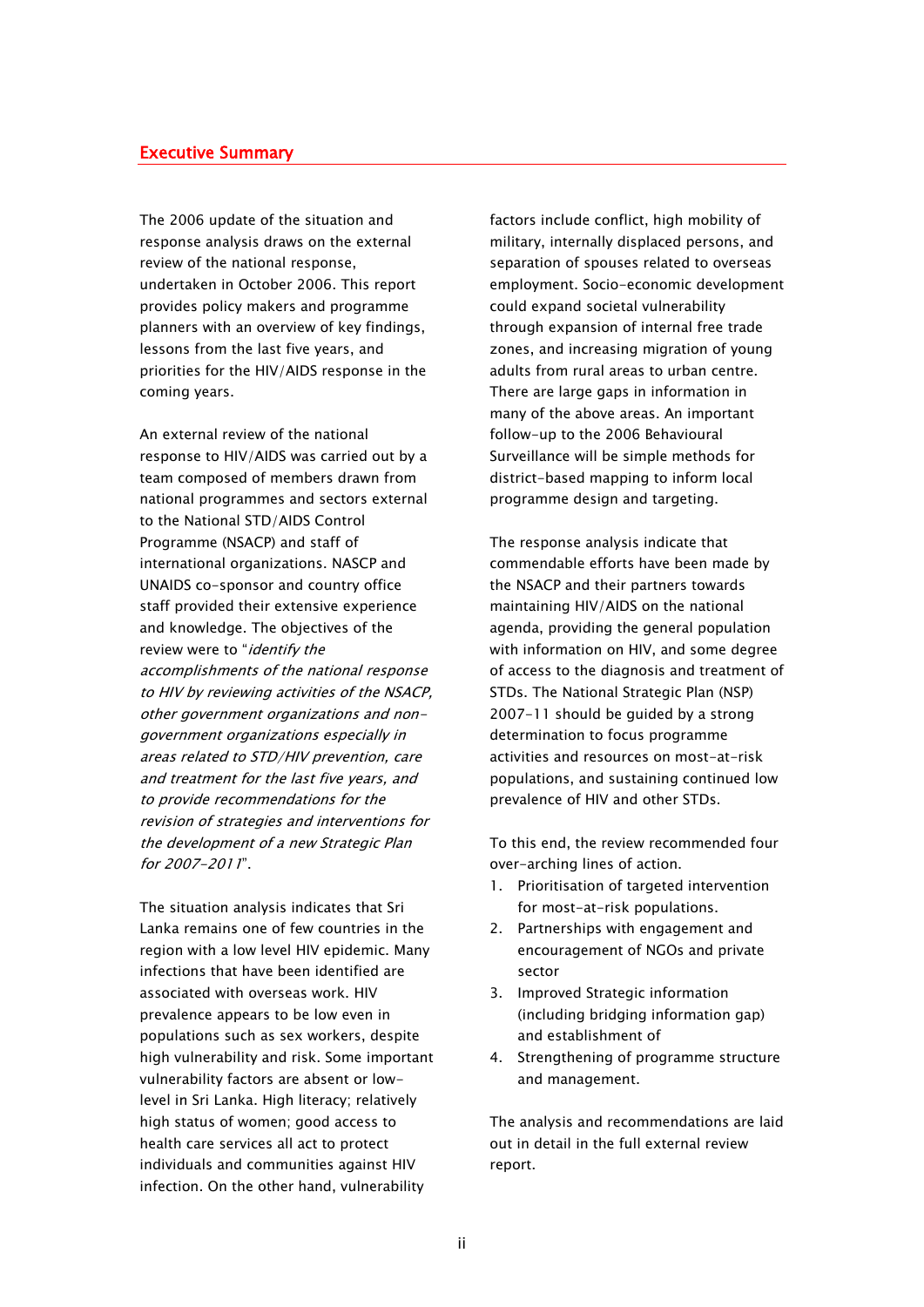#### 1.1 Background and objectives of the Situation and Response Analysis

This report provides policy makers and programme planners with an update of the HIV/AIDS epidemic in Sri Lanka, and of the national response to prevent new infections and care for those already infected. This situation and response analysis should inform design and

implementation of the national response in the period 2007-11.

This paper contains key findings, lessons and recommendations of an external review that was conducted in October 2006. The full report is available from the National STD/AIDS Control Programme (NSACP).

#### 2. The situation analysis

## 2.1 Sri Lanka has a very low prevalence epidemic thanks to certain factors

Nearly two decades since reporting its first HIV infection, Sri Lanka remains one of the few countries in the region with a low level HIV epidemic. HIV prevalence appears to be low even in populations such as sex workers despite high vulnerability and risk. HIV sentinel surveillance over the past five years have found an HIV prevalence of approximately 0.01% among antenatal women  $(n=116,000)^{1}$ : 0.1% among female sex workers  $(n=2.633)$  and 0.06% among both STD clinic attenders (n=4,875) and TB patients  $(n=3,184)^2$ . A total of 24 paediatric HIV have been diagnosed in Sri Lanka. Many reported cases are associated with overseas work.

Some important vulnerability factors are absent or low-level in Sri Lanka. High literacy rates, relatively high status of women and good access to health care

-

services all act to protect individuals and communities against HIV infection. On the other hand, conditions of higher vulnerability include conflict, high mobility of military, internally displaced persons, and separation of spouses related to overseas employment. New socioeconomic developments such as the expansion of internal free trade zones, and the increasing migration of young adults from rural areas to large urban centres, could result in expansion of societal vulnerability.

## 2.2 It is unlikely that Sri Lanka will experience a large generalized epidemic.

Despite the likely repeated introduction of HIV from out-migrants and in-migrants the HIV epidemic has remained very low in the general population and high-risk subpopulations. Second, other Asian countries have not experienced large-scale generalized epidemics, and Sri Lanka does not appear to have sexual behaviour patterns that are more conducive to widespread HIV transmission than elsewhere. Instead, a truncated epidemic

<sup>1</sup> NSACP, HIV Sentinel Surveillance Report 2005, Colombo

<sup>2</sup> NSACP, HIV Sentinel Surveillance Report 2005, Colombo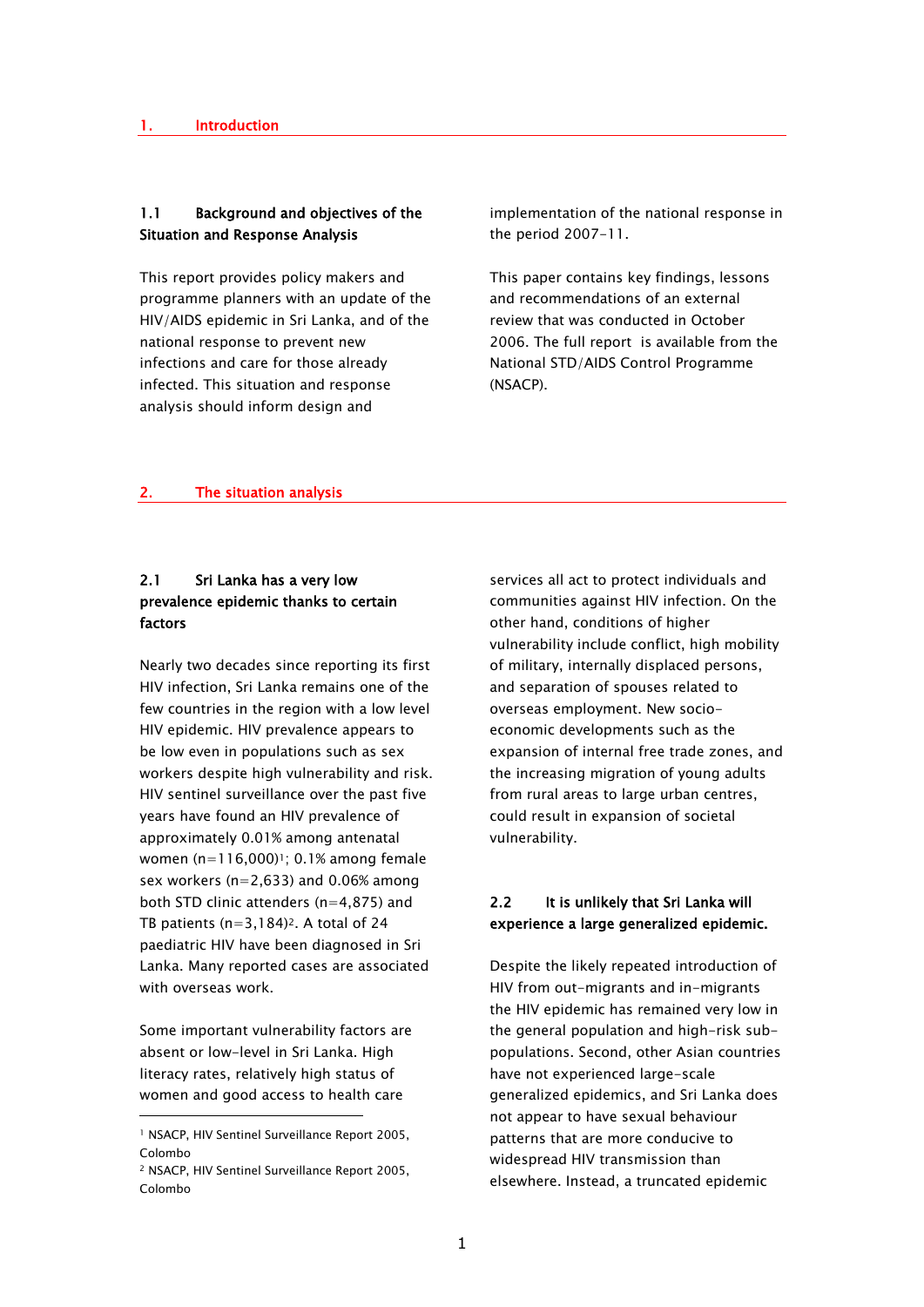and concentrated epidemics are likely to emerge in Sri Lanka

## 2.3 A low level truncated epidemic may emerge in Sri Lanka

Where sexual and drug-using behaviours and networks cannot sustain local HIV transmission, the spread of HIV depends on the movement of individuals to and from other locations where the HIV prevalence is higher. This could include out-migrants who are exposed to higher levels of HIV risk at their destination, or visitors from elsewhere who have sexual relationships with local residents.

In Sri Lanka there is some evidence that this pattern of transmission is occurring. First, more than 40% of women who have test positive for HIV are international migrants. It must be noted however, these data overstate the importance of this pattern of transmission, since migrant workers require HIV screening prior to departure and are highly over-represented in HIV testing data. Second, there are anecdotal reports of HIV transmission from foreign visitors who have sexual relations with Sri Lankans. The extent of this pattern of transmission is not documented. It is important to note that the local HIV epidemic will remain truncated at a very low HIV prevalence, unless those who acquire HIV infection abroad or from a visitor are connected to local sexual or drug- injecting networks.

## 2.4 A concentrated epidemic among sex workers, MSM and drug users is possible

A concentrated HIV epidemic will occur where there are substantial enough highrisk behavioural patterns and networks to initiate and sustain local transmission within high-risk sub-populations (e.g. female sex workers, high risk men who

have sex with men and injecting drug users). Expansion to the wider population occurs through the sexual partners of these groups (bridge populations). The ultimate extent of concentrated epidemics will be determined by the size of the highrisk sub-populations and their sexual behaviours, including their number of sexual partners, concurrency patterns in sexual partnerships, types of sexual contacts, the prevalence of other sexually transmitted diseases that amplify HIV transmissibility, and condom use.

There is considerable evidence that Sri Lanka is vulnerable to the development of concentrated HIV epidemics. FSWs are found in most of the major towns and cities, and there are networks of MSM with multiple partners including paying clients. Sri Lanka has a high number of heroin users, and although few of them currently inject drugs, if there is a substantial change in drug use patterns to more injecting this would result in the establishment of another important population at risk for HIV transmission. However, lack of information on all of these parameters makes it impossible to project the potential size of concentrated HIV epidemics in Sri Lanka.

Current estimates of the size of the highrisk key populations vary widely: 3,000 to 50,000 FSWs; 30,000 to 240,000 opiate users of which 0.2 to 2% are injecting drug users3. Estimates of the number of highrisk MSM have not been published. Sociocultural factors will largely determine the size and characteristics of high-risk groups, and the epidemic potential.

-

<sup>3</sup> Rajagiriya, National Dangerous Drugs Control Board. (2004). Hand Book of Drug Abuse Information 1999 – 2003. Sri Lanka.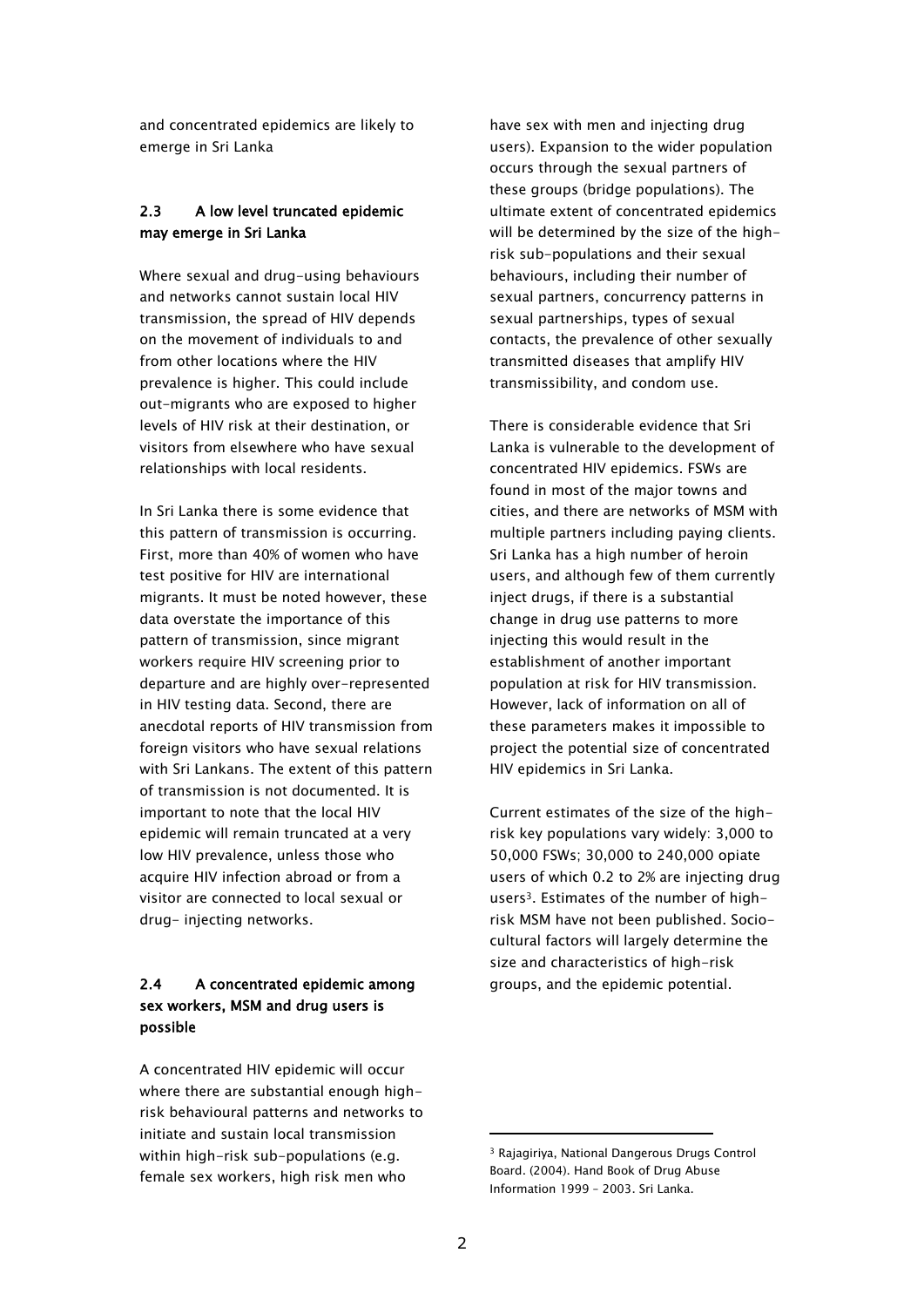## 2.4 Prisons are potential high transmission settings

In prisons, people with high-risk behaviours come together, especially if drug use, and male-to-male sex are reason for arrest. There are about 7,500 prisoners in Colombo, and 27,000 nationwide. 15,000 are in remand custody, and prisons are overcrowded, reflecting long backlogs in trying cases. About 40% of prisoners are being held for drugrelated offences, and 25% of women are being held on prostitution-related charges, most for only a short time until bail can be arranged. All staff openly acknowledge sexual activity in the prison, but injecting drug is reported not to take place. An estimated 75% of inmates have some form of same-sex contact. Condoms are not available, however, only for prisoners who go on family leave.

## 2.5 Young people are not at risk, unless they sell sex or have unsafe maleto-male sex

Adolescents (10-19 years) account for 3.7 million (19.7%) of Sri Lankan population4. Sri Lanka has the highest educational enrolment rates in South Asia. A national survey on emerging issues of adolescents undertaken among 40,000 adolescents (14-19 years) found that knowledge on HIV/AIDS and STDs amongst school students is poor. The percentage of adolescents who knew how to prevent HIV transmission never reached above 50%. Knowledge amongst out-of-school adolescents was significantly better. Only a small proportion, 6% of school students reported sexual experience (14% of males and 2% of females). 11% of respondents had their first sexual intercourse with a commercial sex worker; and the proportion who reported using condoms in their last sexual was 17%. A detailed

-

mapping and behavioural surveillance of most-at-risk adolescents must be ongoing.

## Behavioural Sentinel Survey 2006 – preliminary findings

1. Population size most-at-risk groups

• Number of sex workers appears smaller than the estimated 30,000

2. Awareness, Knowledge & Attitudes

- Awareness is very high in all groups
- Knowledge about transmission is high, but misconceptions remain
- General little acceptance of PLWA

3. Most at risk groups

- MSM have many anal sex contacts, reasonable condom use, few STDs
- DU hardly inject, but engage in unsafe & commercial sex
- SW have low STDs, few clients per day & reasonable condom use.
- Subgroups of sex workers have different vulnerabilities
- Beach boys have sex with foreigners from gay communities (with higher HIV prevalence), but also with local men and women

4. Intermediate and low risk groups

- Trishaw drivers have fewer commercial sex than expected
- Free trade zone workers seem less sexually active than reported
- Recent male-to-male sex is low among general men

#### 5. Services

- AIDS info comes mainly from mass media, very little from NGOs
- Sex workers visit (government) STD clinics; DU and MSM much less
- Compulsory testing happens

#### 6. BSS and strategic information

 Qualitative research on contexts and meanings of behaviours

<sup>4</sup> DCS (Department of Census and Statistics)(2002 b). Statistical Abstracts 2001. Colombo, Sri Lanka.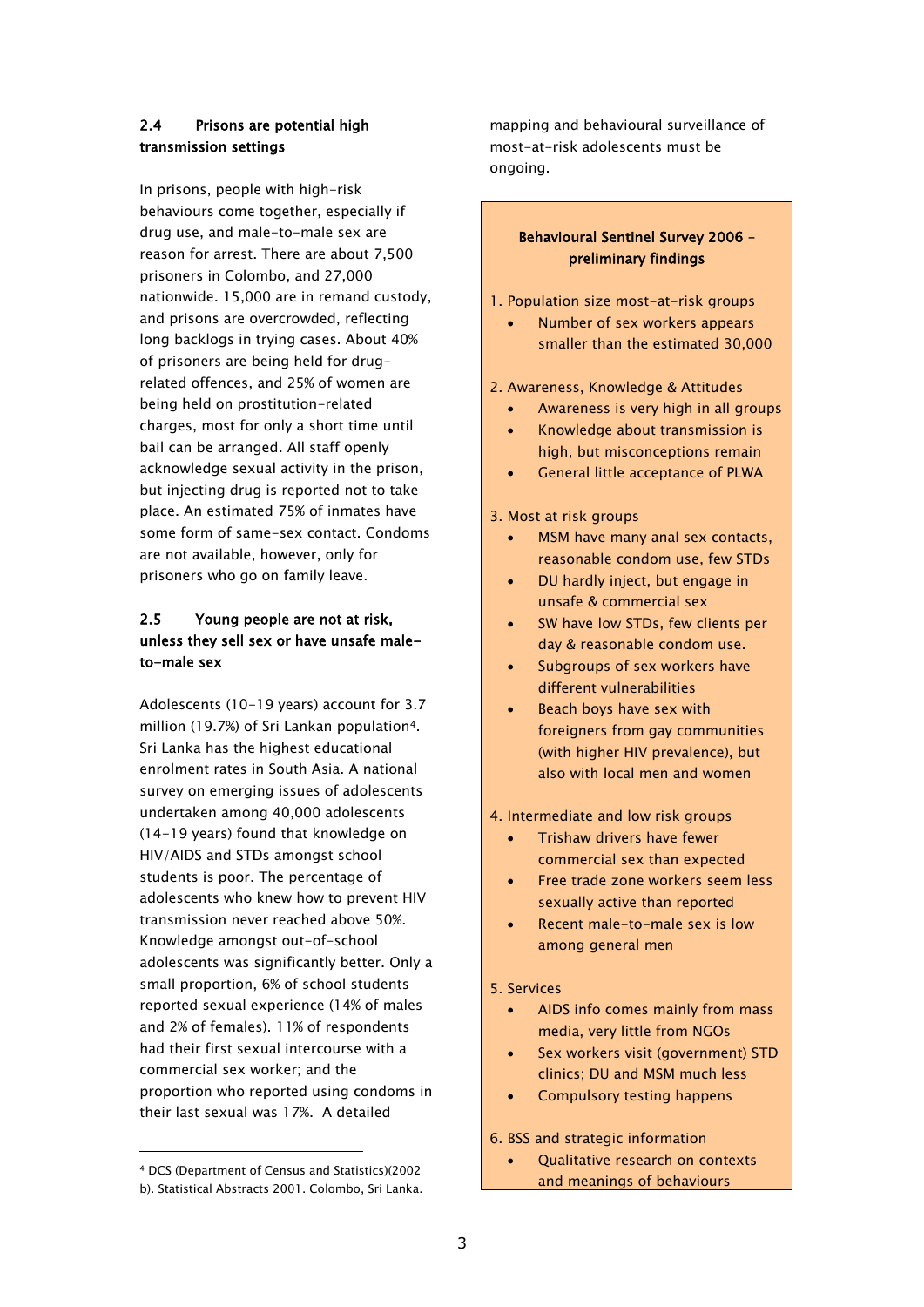## 3. The response analysis: Progress made since the previous Situation and Response Analysis

#### 3. 1 Prevention

The National Strategic Plan (2002-2006) articulated the following prevention priorities: 1) mass media awareness campaigns and condom social marketing; 2) focused behaviour change interventions among most vulnerable populations, including FSWs and their clients, MSM, and injecting drug users; 3) prevention among other vulnerable populations; 4) STD diagnosis and treatment; 5) blood safety; 6) preventing HIV in health care settings; 7) prevention of mother to child transmission.

#### Targeted interventions

Coverage of key populations (i.e. FSWs and MSM) with targeted prevention programs has remained very low, projects are scattered and without sufficient focus, and they lack adequate supportive supervision or technical support. Previously, some NGOs were conducting some basic outreach and education, but those activities have not received subsequent funding support. None of the 24 prevention grants to NGOs from the NHAPP are focused on these high-risk groups.

Less than 10% of the total FSW population in Sri Lanka are reached by NSACP supported NGOs. 15 out of 26 government STD clinics conduct some education programmes and provide STD management for FSWs.

The overall coverage in absolute or relative terms is of MSM not known. There have been scattered "awareness" programs in Colombo, Kandy and Anuradhapura by

three NGOs that work with MSM. In 2005, the STD clinic also conducted an awareness program for MSM.

Some NGOs conduct HIV awareness and education programs for 1200 drug users (DU). The National Dangerous Drug Control Board (NDDCB) runs 4 drug treatment centres, offering detoxification free of charge. The drug treatment centre conducts regular outreach in "shanty" areas where drug use is common, to promote residential program and to educate about blood borne transmission. Outreach workers know of 57 female sex workers who are also drug users. The NDDCB has a strong system of data collection, that can form the basis for an 'early warning' system in relation to movement to greater injection use.

There have been relatively substantial efforts to provide HIV education for prison inmates. One NGO has apparently conducted awareness programs in 15 prisons, and others have received some form of awareness program from local NGOs supported by the local STD Clinic Medical Officer. The central prison in Colombo has well-organized facilities: income-generation for inmates; places of worship; a special unit for female prisoners with infants and comprehensive clinic services. Training activities for both inmates and staff include sessions of STDs and HIV. Some peer education work is supported.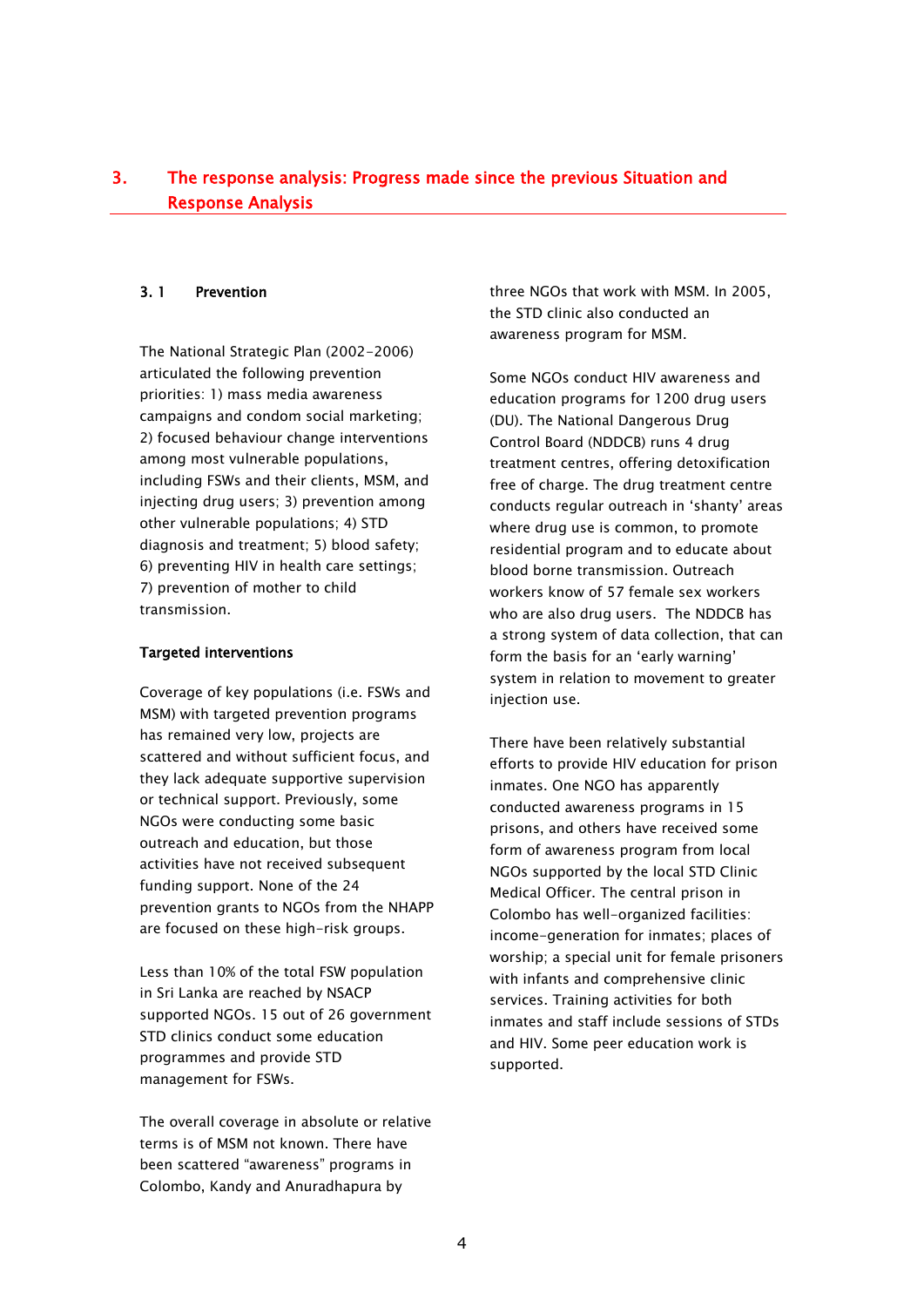#### Prevention programs for lesser risk and general populations

A variety of general awareness and education programs has led to an overemphasis on scattered activities that lack appropriate focus, scale and quality, and are therefore unlikely to have much impact on the HIV epidemic. Different subpopulations including beach boys, factory workers, plantation workers, school children and other youth, trishaw drivers and uniformed services have been reached by NGOs, 24 of these with funding from the NHAPP. Most prevention programs focused on general awareness, with a concomitant lack of focus on effective behaviour change communication.

The extensive HIV/AIDS awareness work with youth has not been based on information on risks and vulnerabilities of adolescents, such as the results of the 2004 survey. The National Youth Services Council and the Plantation Human Development Fund undertook extracurricular work in schools and through NGOs. Projects targeting vulnerable children through development of drop-in centres are not reaching those most at risk, i.e. without parental care or living on the streets. The Ministry of Education has included sexual and reproductive health, HIV/AIDS and STDs into the secondary school curricula review, as part of life skills. There is however reluctance of administrators and teachers to deal with issues of sex, sexual health and gender in the classroom, despite being in the syllabus.

#### STD management

Clinical services for STD are high quality and well organized: Sri Lanka has a wellestablished network of STD clinics at district level. These clinics include usually both clinicians and public health staff (Public Health Inspector and a Public Health Nurse) who have both clinic and

community outreach responsibilities. Clinics are well equipped and have adequate supplies of condoms and essential medicines, although stock outs of some lab reagents were reported.

STD clinic attendance increased following activities to raise awareness of STDs and HIV within communities. NGOs working with sex workers or MSM report good collaboration with the local STD clinic team, including provision of condoms and clinical services. PHI and PHN provide important outreach work including STD contract tracing and visits to sex work venues. With their other responsibilities, however, they have limited ability to maintain regular contact with high-risk populations without the assistance of NGOs. STD clinic staff are very active in the community conducting awareness and risk reduction trainings for groups from intermediate to low risk, such as military, 3-wheel drivers, domestic workers en route to Middle East, school children, teachers, community groups, etc.

It is estimated that less than half of STD patients are seen in public facilities, with a similar number seen by private care providers. STD doctors conduct professional seminars for private sector doctors on referring STD patients to STD clinics rather than promoting syndromic case management at first point of care, so some patients probably do not get treated given distances to STD clinic.

#### Condom programming

There has been an increase of approximately 19% in the distribution of condoms (from 11.5 million in 2000 to 13.7 million in 2005), excluding commercially sold condoms in the marketplace. The government has resisted the promotion of condoms through mass and mid-media campaigns, due to concerns about public sensitivities.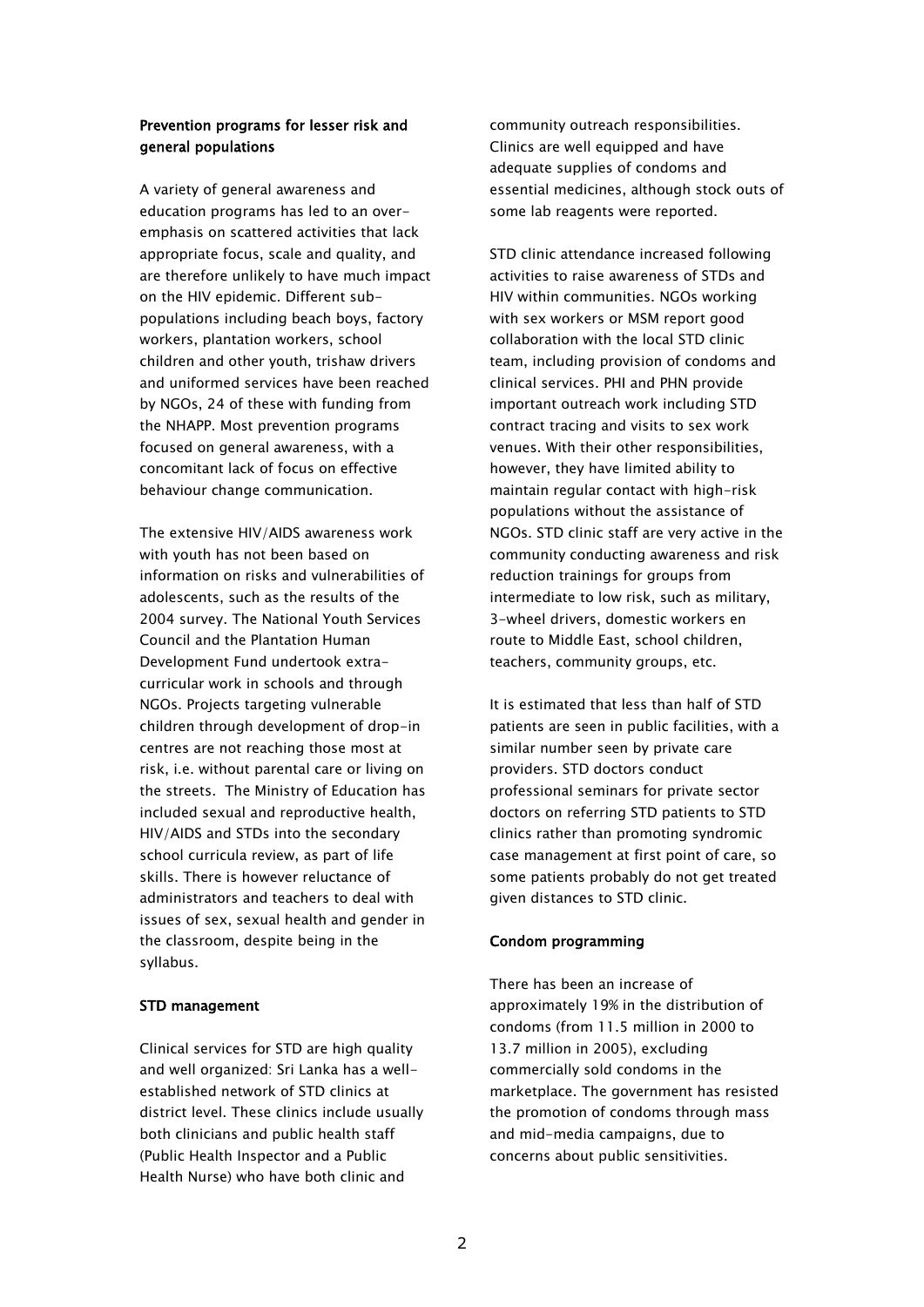Planned awareness campaigns have as yet not been carried out.

In 2005, NSACP distributed approximately 785,000 condoms, 52% to the Armed Forces, 20% to STD clinics and 14% to NGOs. The Family Health Bureau distributed just over 5 million condoms for family planning through public health staff and family planning clinics. Family Planning Association distributed almost 7.9 million condoms through social marketing in pharmacies and other shops.

## Prevention of mother-to-child transmission of HIV (PMTCT)

Sri Lanka has very high antenatal care coverage, strong infrastructure of public health midwives in every community. A PMTCT working group, including NSACP and FHB has developed PMTCT protocols and guidelines for four prongs including 1) primary prevention for women of childbearing age; 2) prevention of unwanted pregnancy among HIV infected women; 3) interventions to reduce MTCT; and 4) care and support to HIV-infected women, their children and family members. Paediatric ARV doses and regimens are registered. There is are not yet comprehensive clinical PMTCT training curricula/modules along with non-clinical modules and HIV counselling manual and tools plus training programmes for ANC and FP staff. The external review found very limited knowledge of nurse midwives and MO-MCH on HIV, MTCT and risk factors.

PMTCT services have been piloted in two districts in 2005-06. After counselling, over 90% of the pregnant women agreed to an HIV test and all 3,232 tested were HIVnegative. The pilot project used the optout approach, although in very low HIV prevalence situations, it is not recommended to test every pregnant woman, but instead to raise awareness of MTCT and identify risk factors, using "optin" approach for those with risk factors.

#### Blood safety

Good progress is being made towards achieving 100% voluntary donations. Total voluntary donations per year have increased from around 154,000 units in 2001 to 207,000 units in 2005. There is still substantial replacement donation (in Colombo 8% and nationally 37%), but this is declining. NBTS developed "Guidelines for clinical use of blood" and a "Handbook of blood transfusion practice for nurses' to improve rational use of blood in hospitals.

From 2007, external quality assurance includes "centralised" testing to Colombo and 5 regional blood banks. All blood units collected are screened for HIV, syphilis, hepatitis B & C and malaria. HIV testing is done using ELISA. Blood units that test positive are destroyed and a sample sent to the central STD laboratory for confirmation. If confirmed, the donors are contacted by the central STD clinic for follow up.

## Prevention of HIV transmission in health care settings

HIV infection control has received particular attention during recent years. Most larger hospitals have developed infection control teams that have received training on relevant policies and procedures. These staff educate other staff, supervise supplies and coordinate needle-stick injury management. Clean needles, syringes and gloves are available at most times in most health facilities, but shortages exist in supply of sharps containers and goggles. Current practice is, however, insufficiently evidence-based, but strongly influenced by fear. In particular, there is inadequate use of standard precautions and persistence of unnecessary infection control procedures.

A Post-exposure Prophylaxis protocol exists since 2001. ARV for PEP have been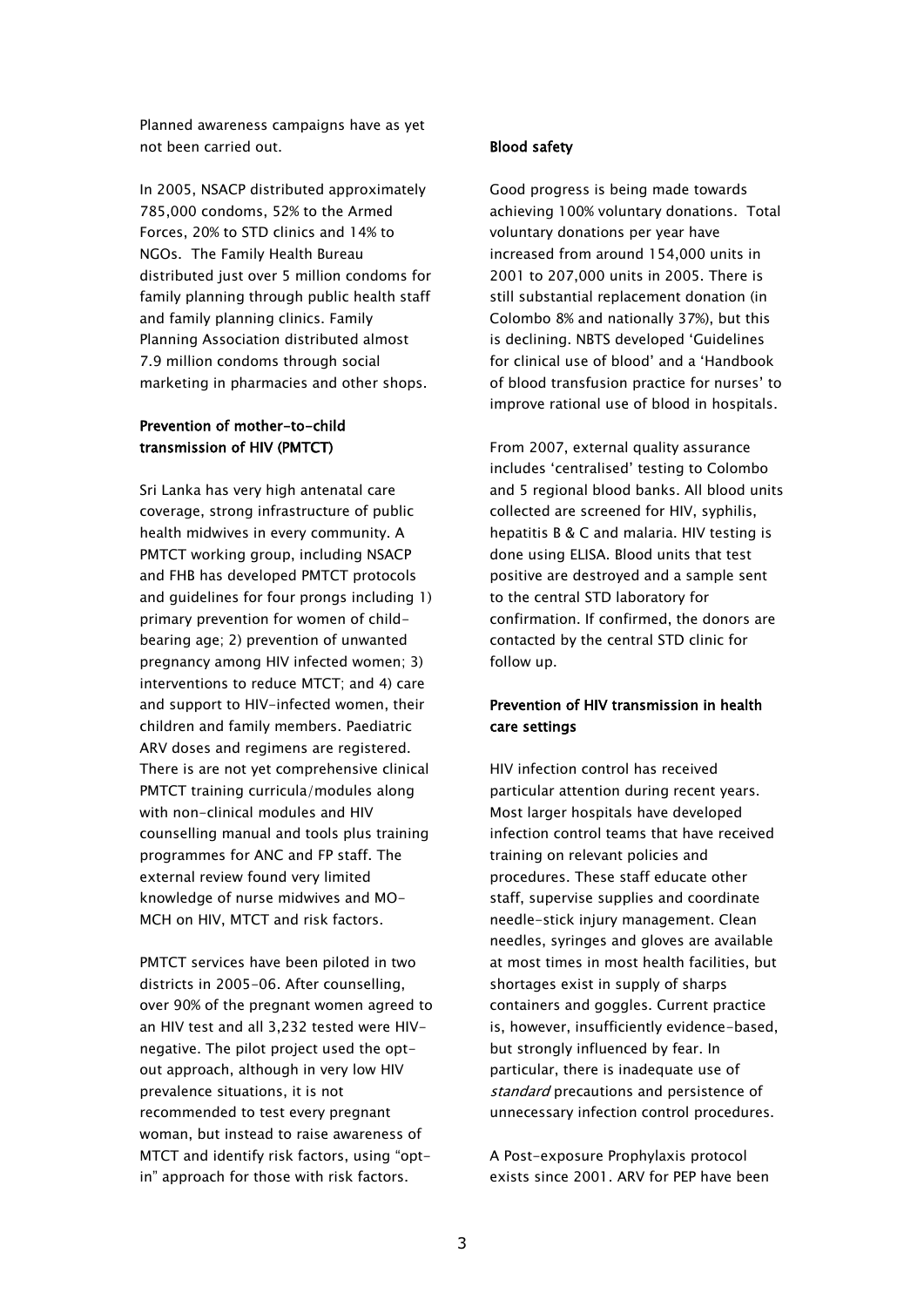procured, but are not yet available in many hospitals due to difficulties with distribution. Despite awareness, underreporting is still the norm, as well as delays in availability of the source patient HIV test result. There are also reports that source patients are tested without their knowledge.

## 3.2 Care, treatment, support and impact mitigation

#### Voluntary counselling and counselling

Despite good VCT systems, uptake is poor due to limited availability of health staff with up-to-date skills in HIV pre- and post-test counselling and by the use of HIV testing without informed consent. The high quality of the national HIV testing program is effectively supporting accurate diagnosis of HIV in an environment of very low prevalence. The national HIV testing algorithm is consistent with international norms, and uses ELISA and particle agglutination tests. VCT is available at blood banks (in 2005, 76% of reported HIV tests), at 26 STD clinics (14%) and at 30 private laboratories (10%). Very few NGOs provide VCT, besides a few offering preand post-test counselling. Many private health facilities offer HIV testing. Of 26 STD clinics, 12 perform testing on site, 7 send samples to the National STD Reference Laboratory and 7 to another hospital laboratory. The National STD Reference Laboratory administers quality assurance for the public sector testing services.

Counselling guidelines exist since 2003, and 970 health care workers at the NSACP and major hospitals around Colombo have received pre- and post-test counselling training since 2000, as part of a two day Comprehensive Care and Treatment training workshop. Pre- and post-test

counselling is provided predominantly by doctors at STD clinics. Routine testing without consent is reported to occur for health insurance medical assessments, for workers prior to departure to the Middle East and in the armed forces pre- and post-overseas deployment. HIV testing in health care facilities commonly occurs without the knowledge of the patient, for example following needle-stick injuries.

The low community uptake of HIV testing is likely due to a combination of (appropriately) low perceived risk of HIV infection; limited availability of services; stigma associated with attendance at STD clinics; and absence of programs integrating access to HIV testing into services for people with higher-risk for HIV infection.

#### Clinical care

The establishment of freely available public sector provision of ART since 2004 is a major achievement. Expansion is now planned. There is no official estimate of coverage, or people estimated to be in need of ART. As of June 2006, out of 785 people were diagnosed with HIV, 303 were registered at the Central STD Clinic and 80 commenced ART. 24 children have been diagnosed with HIV, of which 8 are under follow up at the Central STD Clinic and 3 are receiving ART.

HIV clinical care is provided at the central and district STD clinics. All diagnosed patients are referred to the Central STD (outpatient) Clinic for evaluation. Follow up is at the local STD clinic, but in the case of ART treatment mostly from the Central STD Clinic. When admission is needed, patients are referred to specialist hospitals in Colombo. All health facilities are instructed to offer care without the use of separate wards. There is little provision of HIV care in the private sector. Expansion of clinical care is planned to the STD clinics in Colombo South, Colombo North and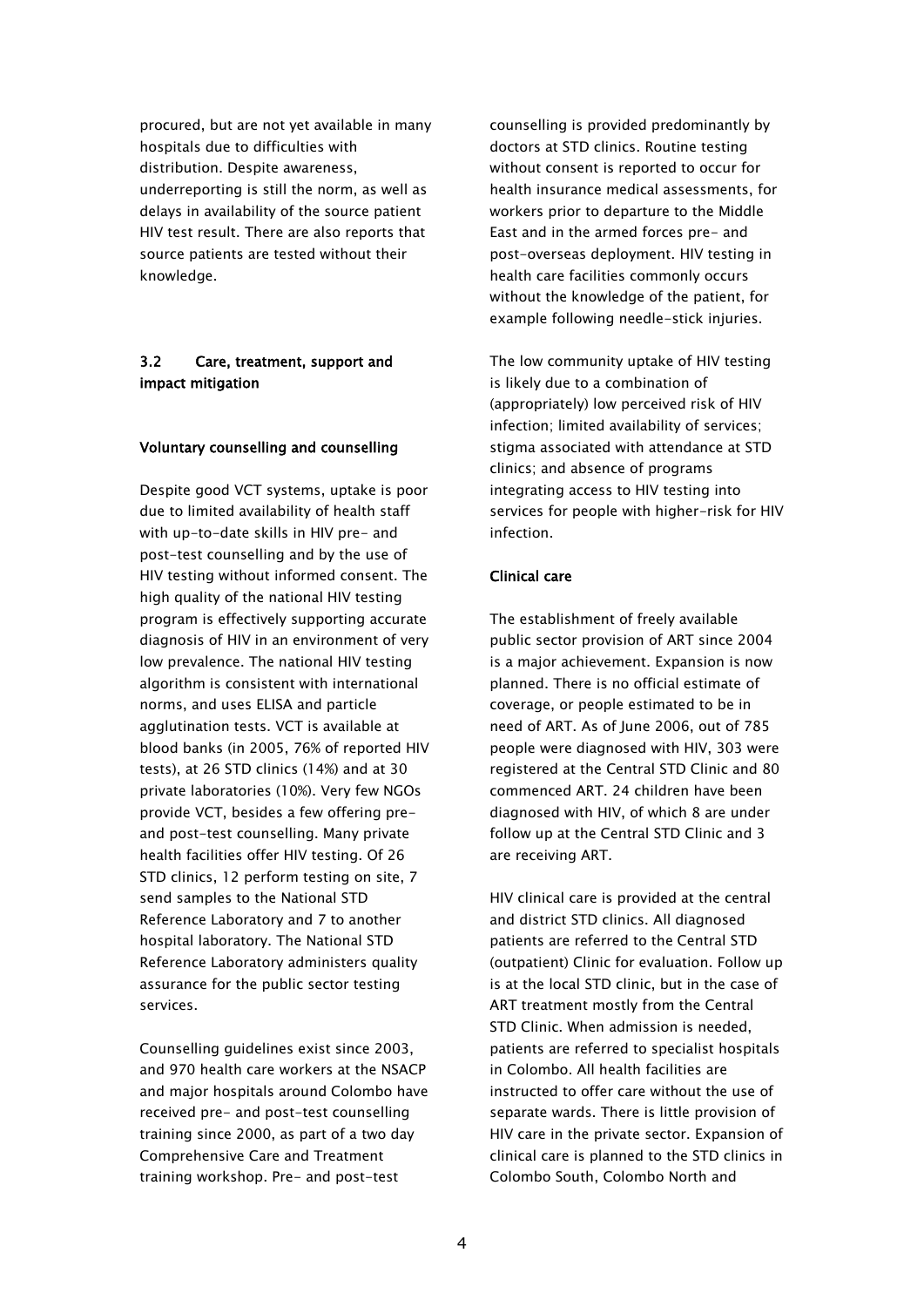Kandy, followed at a later date by Galle and Anuradhapura. The key challenge for expansion is the development of a national model for comprehensive HIV care that overcomes the difficulties imposed by the separation of outpatient STD clinics from hospital inpatient services and the relatively limited involvement of community groups.

There is no government policy on private provision of HIV care or prescription or sale of ARV. ARV are not available in private pharmacies, but can be purchased directly from the Cipla distributor, with a doctor"s prescription. HIV supplies are procured through the Medical Supplies Department (MSD) and World Bank/NHAPP processes. Distribution of STD clinic supplies is performed outside the MSD distribution system. ARV forecasting capacity is limited and procurement requests are often ad hoc. Government of Sri Lanka has started a process to introduce TRIPS facilities in its Intellectual Property laws with the support of WHO.

Supportive and adherence counselling is currently delivered by clinicians, with little involvement of paramedical counsellors, or NGOs counsellors. Adherence support activities are limited to peer support group meetings organized independently by Lanka+ at their offices. There are reports of ongoing fear, stigma and discrimination in health care facilities.

CD4 and HIV viral load testing is available at the national STD and HIV reference laboratory exists at the Central STD Clinic. The laboratory is sometimes unable to perform CD4 or HIV viral load tests due to stock out of reagents. The Medical Research Institute monitors the laboratory. At provincial level, inconsistent maintenance and technical support for laboratory instruments may limit laboratory support for ART.

National guidelines on HIV clinical care in adults were issued in 1998 and national ART guidelines were issued in 2005, based 2003 WHO guidelines. There are no national guidelines for paediatric care, use of ART pregnant women or management of TB/HIV co-infection. So far, 970 health care workers are trained through a twoday Comprehensive Care and Treatment training program on HIV facts, counselling, infection control and treatment. Several medical specialists received training in Thailand, including venereologists, physicians, two paediatricians and an obstetrician. HIV is included in various parts of medical school curricula and a working group is currently developing a common HIV curriculum for all medical schools. The Independent Medical Practitioners Association is developing a distance education program on HIV for general practitioners.

#### TB/HIV co-infections

The 2005 HSS identified a prevalence of 0.07% (2/1528 patients). No formal mechanism has been developed for collaboration between the TB and HIV national programs. No policy exists on HIV testing for TB patients, but all patients newly diagnosed with HIV are referred to Chest Clinics for TB screening. National clinical guidelines on the management of TB/HIV co-infection are under development. Sri Lanka currently has an effective response to the tuberculosis epidemic: in 2002 the national incidence of TB was 46.9 per 100 000 population per year; in 2005 case detection was 86% and treatment success 85%.

#### Home, community and palliative care

A community-based response to the needs of people living with HIV is evident with a small group of organizations engaged and experienced in addressing the challenges for people and families living with HIV. Lanka+, the national network of PLWHA,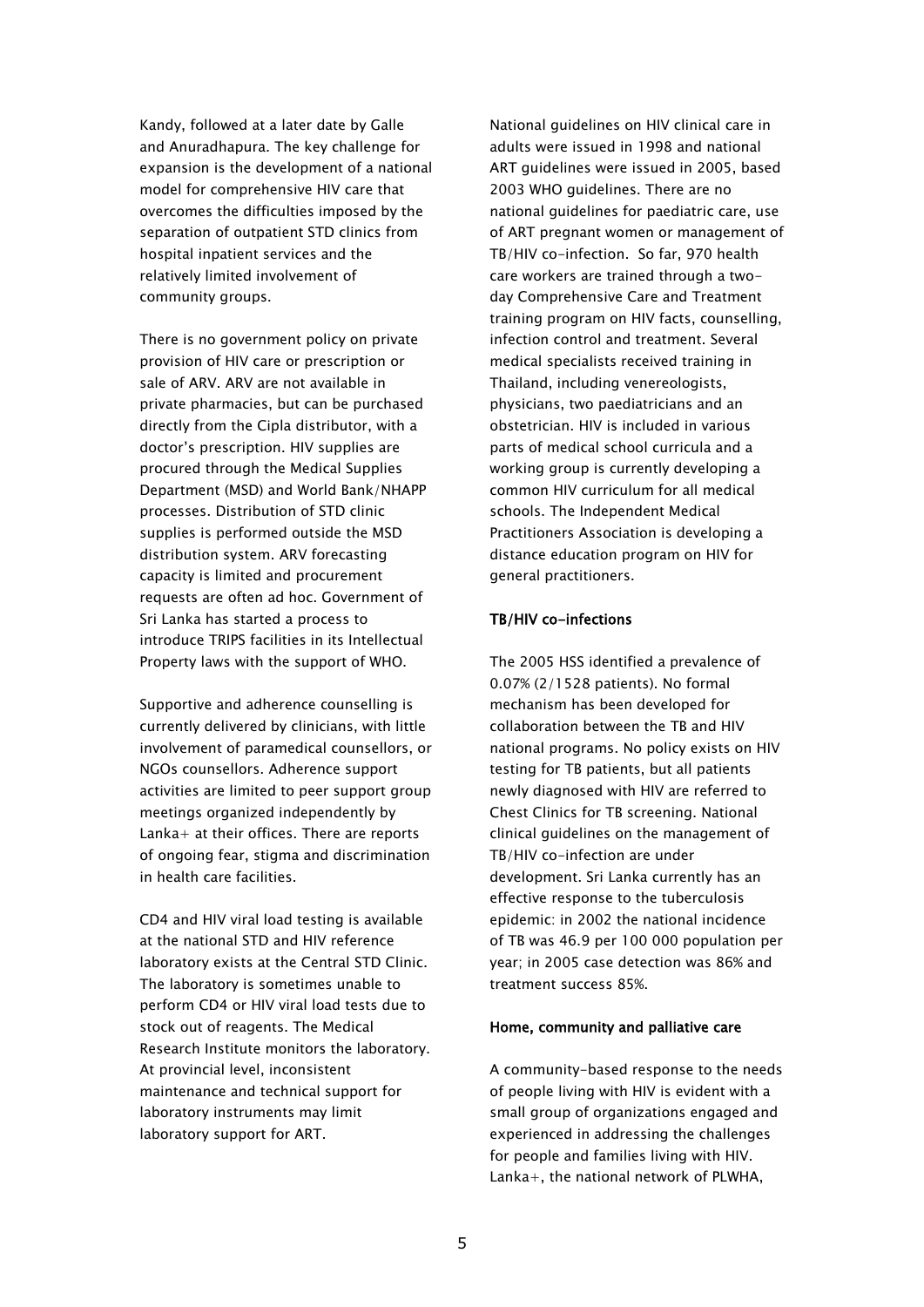provides peer support, weekly meetings and home and hospital visits. Salvation Army provides home visit and counselling services, transportation costs for follow up visits, and a drop-in centre in Colombo. NEST provides psychosocial support for PLWHA and addresses stigma and discrimination. Other organizations provide care and support integrated within other program services. Palliative care services are predominantly provided by families, in hospitals and by some general practitioners. Significant additional resources exist within society that are not yet engaged in the provision of care and support for PLWHA. Medical officers, public health nurses and midwives have not been involved in care for people living with HIV. Nor are there initiatives by faith-based organizations.

## 3.3 Multisectoral involvement and decentralization

#### Sectoral involvement

NSACP generated interest and commitment from a variety of sectors, largely owing to the financial support of the NHAPP with additional resources made available through from the UN system. Collaborating Ministries or entities include the Bureau of Foreign Employment and the Workers' Education Unit of the Ministry of Labour; National Institute of Education; Department of Prisons; National Child Protection Authority and National Youth Services Council; the Army, Navy, Air Force and Police Department of the Ministry of Defence; the Vocational Training Authority and the Ministry of Fisheries. This list is not exhaustive as ongoing collaboration between national entities and several UN Agencies often include activities relevant to HIV prevention. Activities were largely dependent on external funding, raising

concerns about their long-term sustainability.

#### NGO, community and PLWHA involvement

Only a handful of the many Sri Lankan NGOs are engaged in HIV work, and those who are tend to direct their work to easyto-reach communities. Very few NGOs show interests in working with sex workers, MSM and DUs and even fewer are actively working in this field. NGOs will need significant capacity building to enable them to be effective implementers of targeted interventions for vulnerable populations. There is no effective umbrella organization for NGO coordination in the area of STD and HIV although such a structure is urgently needed. Mechanisms existed previously, but no longer function need technical and financial support from the NSACP for their revival.

NSACP provided grants to NGOs through the NHAPP. To-date, 24 funded NGOs have received funding. Among these are such NGOs as Lanka+ (the only organization of people living with HIV), Companions on a Journey (working with men who have sex with men), the Salvation Army and NEST (both providing care and support to people infected or affected by HIV), Community Development Services (working with sex workers and training NGOs), Alliance Lanka and Family Planning Association (engaged in general awareness activities) and Sarvodaya (working with youth and religious leaders). The main focus of these projects was on populations at low or moderate risk of HIV, very few on populations at greatest risk. Seven NGOs receive funding from bilateral development agencies (Netherlands and USAID). International NGOs such as ActionAid/Sri Lanka, Plan International, Christian Children"s Fund and the Red Cross are contributing some of their efforts and resources to the nationwide response to HIV. These projects are run rather independently from the NSACP.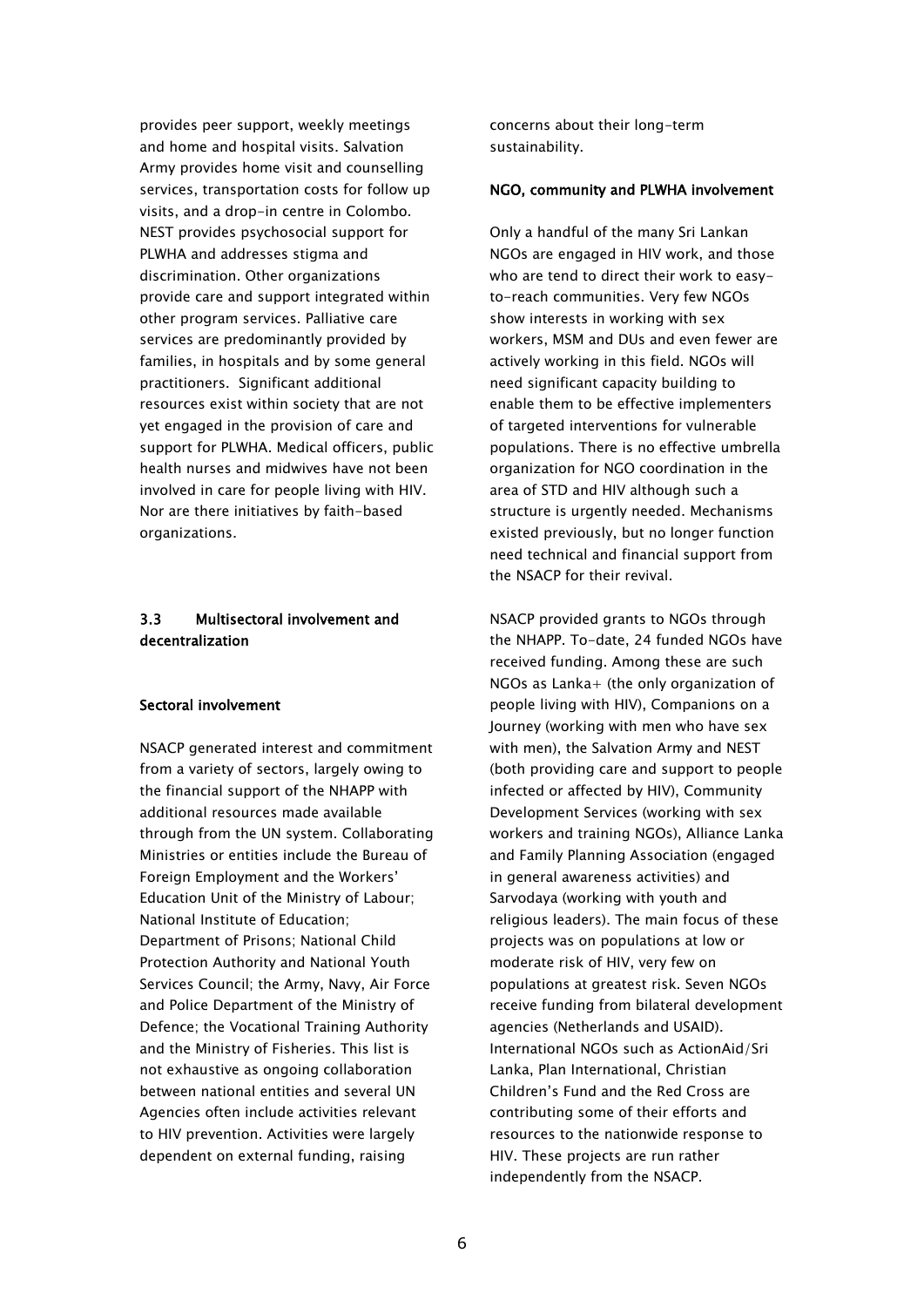The participation of People living with HIV in the NSACP is minimal.

#### Private sector involvement

The private sector supports HIV prevention activities targeted at their workforce and families. The majority of the companies fund their own HIV/AIDS programmes. "HIV/AIDS in the work place" programmes have been commenced in collaboration with the ILO in key sectors such as tourism, plantation and manufacturing. In addition, the main chambers of commerce through their corporate membership and SME, reach out to several hundred thousand employees, and inclusive of plantations, to well over a million employees.

#### 3.4 Policy development

A National Policy on HIV/AIDS has been approved by the Minster of Health and will be submitted to Cabinet and Parliament in the near future. The policy is consistent with national priorities and international guidelines. It emphasizes the need to expand prevention, care and treatment with a focus on most-at-risk communities. It upholds the protection of human rights and the need to combat HIV-related stigma and discrimination. This longawaited policy will play an important role in stimulating greater cohesiveness across sectoral strategies and enhanced focus on populations at greatest risk and vulnerability. There are not plans as yet on how the National Policy, once adopted will be disseminated widely across sectors, publicized through professional and general media, and used in advocacy activities and training courses.

#### 3.5 Strategic Information

#### National M&E framework

There is no national HIV/AIDS/STD M&E framework, and the concept of Strategic Information and Monitoring & Evaluation seems not widely accepted. An M&E system could help to provide a better understanding of the epidemic to inform policy development and programming, and to measure effectiveness of the response. One single M&E mechanisms could minimize the need for duplicative reviews that impose an unnecessary burden on the programme staff, and could typically includes:

- 1. An M&E unit with full-time staff to coordinate M&E activities, and conduct in-depth analysis of the data collected.
- 2. A national M&E Working Group to dealing with day to day technical issues
- 3. A multisectoral M&E framework, defining authorities, and lines of reporting
- 4. A national set of standardized indicators
- 5. A surveillance system following WHO/UNAIDS 2nd Generation Surveillance System
- 6. A national health management information system supported by a functional database
- 7. Information flow from sub-national to national level, and good feedback
- 8. M&E capacity building
- 9. Research and training agenda which meets the country specific needs
- 10. Resources for SI/M&E work

The NAC subcommittee on surveillance and laboratory services is presently defunct.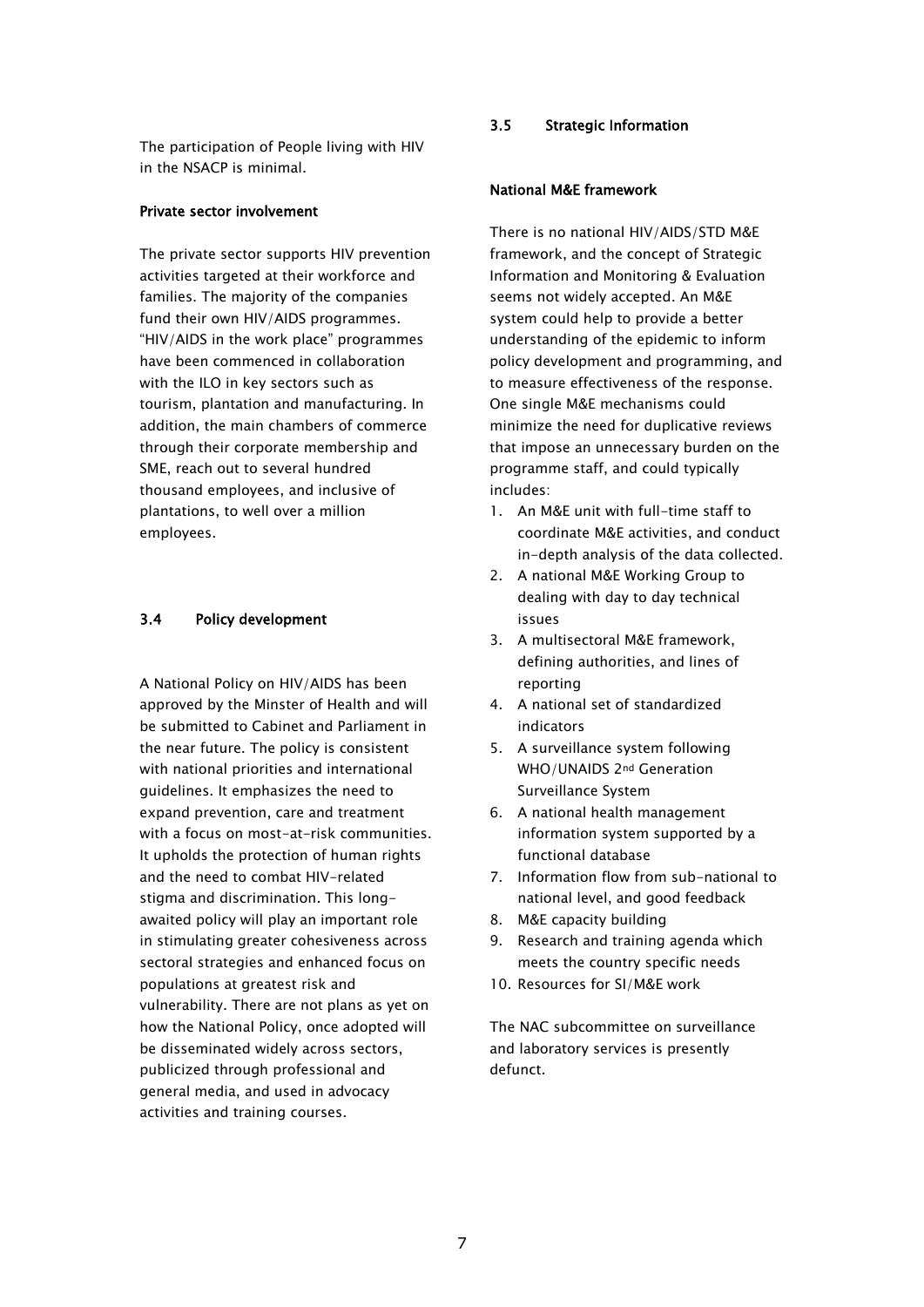#### Human resources and institutional capacity for M&E

NSACP does not have a national Strategic Information/ M&E unit to coordinate the overall work. Roles and responsibilities of staff in relation to strategic information and M&E are not clearly defined. There is only one part-time position, which also deals mainly with HIV/STD and behavioural surveillance. The NHAPP has a full time M&E specialist position to monitor the World Bank sponsored projects and supporting the design of national M&E frame work. There is confusion between the M&E functions of the NSACP and NHAPP

## Surveillance and health management information systems

HIV Sentinel Surveillance System has been conducted regularly since 1993, with WHO support. Sentinel groups include vulnerable populations such as STD clinic attendees, TB patients, army service personnel and most-at-risk groups including female sex workers and drug users, not men who have sex with men. STD surveillance is included in the HSS, but consist mainly of case reporting from government STD clinics. Behavioural Sentinel Surveillance is piloted in 2006, and includes most-at-risk populations, such as female sex workers, men who have sex with men, drug users and beach boys.

The NHAPP has a reporting system for information and financial tracking of the project, but there is not a national system to monitor service coverage and quality. A country level Universal Access consultation was held in March 2006, resulting in 45 national UA targets for 20105. Data related to activities conducted by other players (donor agencies, UN and INGOs) are largely lacking.

#### Reporting and feedback

A set of 78 national ore indicators was drafted by the NHAPP project, requires further prioritisation. Sentinel surveillance reports are published annually. Data from HSS and ad hoc surveys up until mid 2005 were being well shared with stakeholders at NAC and subcommittee meetings. NSACP developed the 2005 UNGASS country progress, but much of the data needed was not available6. There is oneway information flow from district and province to central, but no clear mechanism for feedback. Information related to donor funded projects and various NGO activities are in many cases not well shared between the local and central level. There is a lack of consultation of civil society in planning and conducting M&E work.

#### Strategic information gaps

Key information about most-at-risk populations is lacking. Information gaps include:

- 1. Size and location of the most vulnerable key populations. Recently, a separate mapping and behavioural survey project has been initiated through a contract from the NHAPP, but that was not include a comprehensive mapping for intervention planning. Rather, it was a limited mapping in a few cities to develop a sample frame for the behavioural survey.
- 2. Risk behaviours of key populations A few small-scale surveys have been done to assess the behaviours of highrisk groups, but the data are not consistent. A behavioural survey is completed7. However, the sample frame for this study is not based on a

-

-

<sup>6</sup> UNGASS report 2005

<sup>7</sup> Data from the first round were shared in May 2007

<sup>5</sup> NSACP, Universal Access report, 2006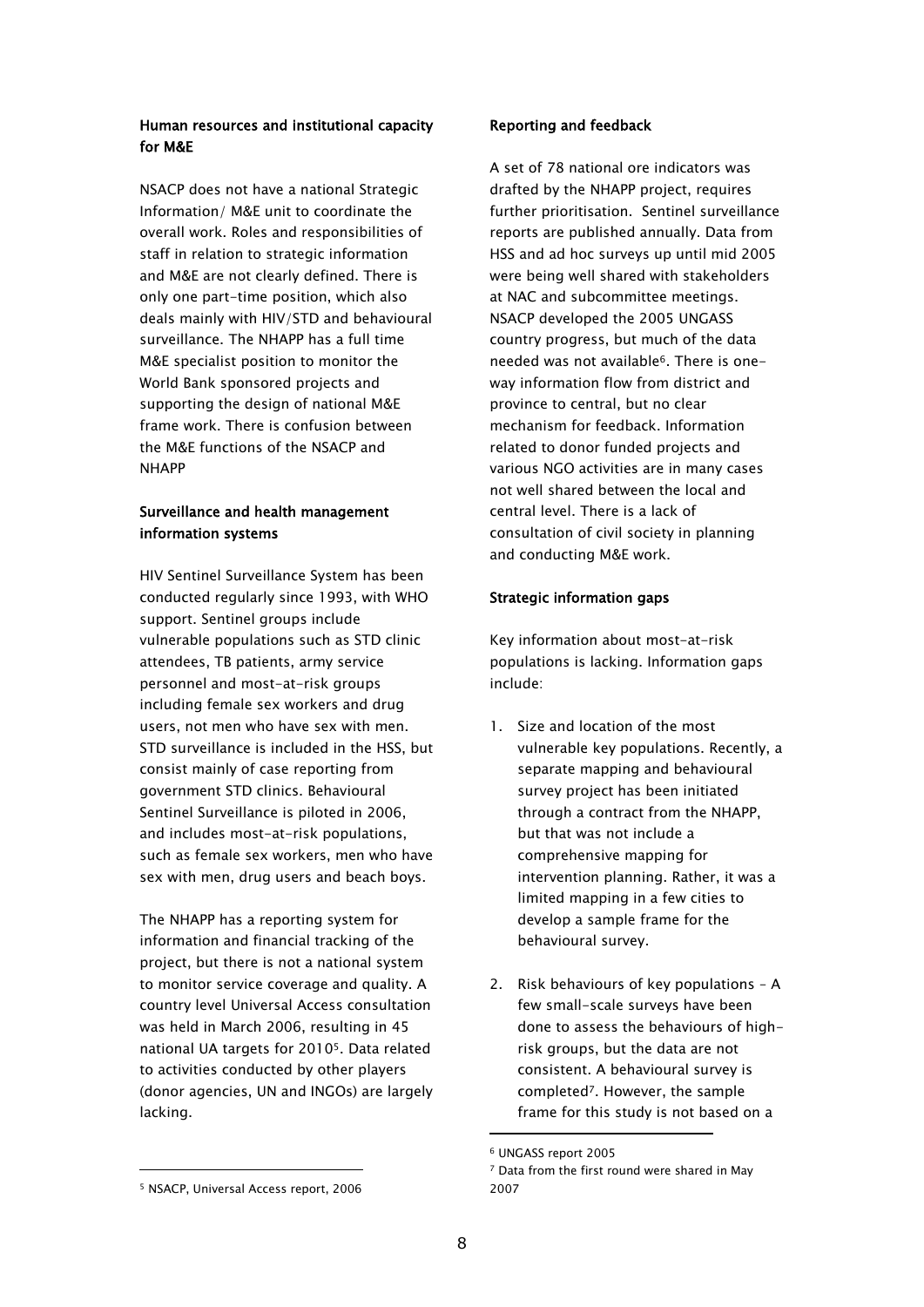broad-based mapping exercise and therefore the sample might not be representative.

3. HIV and STD prevalence in different key high-risk populations, especially MSM.

#### 3.6 Programme management

#### Governance

A National AIDS Council has been established in 2006 and has met once. It is chaired by HE the President and includes senior members from all ministries, international organizations and NGOs. The National AIDS Council is not intended to replace the National AIDS Committee: it is a higher body erected to provide direction to all sectors through their line-Ministries and take decisions on controversial issues. The National AIDS Council does not have terms of reference.

The National AIDS Committee (NAC) is an advisory body to the Hon. Minister of Health. The NAC has not met since mid 2006. There are concerns about the relevance, usefulness and efficiency of NAC and its subcommittees.

#### Coordination

-

The National STD and AIDS Control Programme (NSACP) provides direction and oversight to those engaged in the national HIV/AIDS response. Since September 2006 a single person is Director of the NSACP as well as Project Director of the World Bank supported NHAPP8, because there was little cooperation before between NSACP and NHAPP. Some issues are still unclear: NAHPP reporting channel and line of

accountability as well as the roles of the eight focal points within the NSACP central team and their relationship to the NHAPP staff working in the same areas. The lack of clarity in roles and functions has caused delays in action, tensions between the staff of the two entities and lack of accountability.

Provincial/district AIDS Committees function in "key" districts with the participation of NGOs. They seem to operate more as an information-sharing forum than a coordination body. The provincial and district AIDS Committees do not have guidelines for planning from NSACP for planning in line with the national strategy, adjusted to local needs.

The Central and District level STD are the backbone of the NSACP. The central STD clinic offers STD care, VCT, prophylaxis and treatment of opportunistic infections; and staff provide technical support to provincial and district level prevention staff. District level STD Medical Officers (MO STD) and their teams play a key role in promoting and coordinating the STD/AIDS activities at provincial and district level. However, 50% of the work of MOs STD in districts is clinical, so very limited time is available for planning, management, coordination, outreach and intervention services. It has been proposed that staff be added with direct responsibilities in STD/HIV prevention and care. The MO STD is expected to engage Public Health Inspectors and midwives already in place in districts, as well as local NGOs and other partners. This will require much stronger collaboration within the Ministry of Health between the NSACP and the Family Health Bureau.

#### Capacity building

The overall capacity of key institutions and organizations to develop a strategic and effective response is mixed. In general, the level of training of key personnel in the

<sup>8</sup> National HIV/AIDS Prevention Project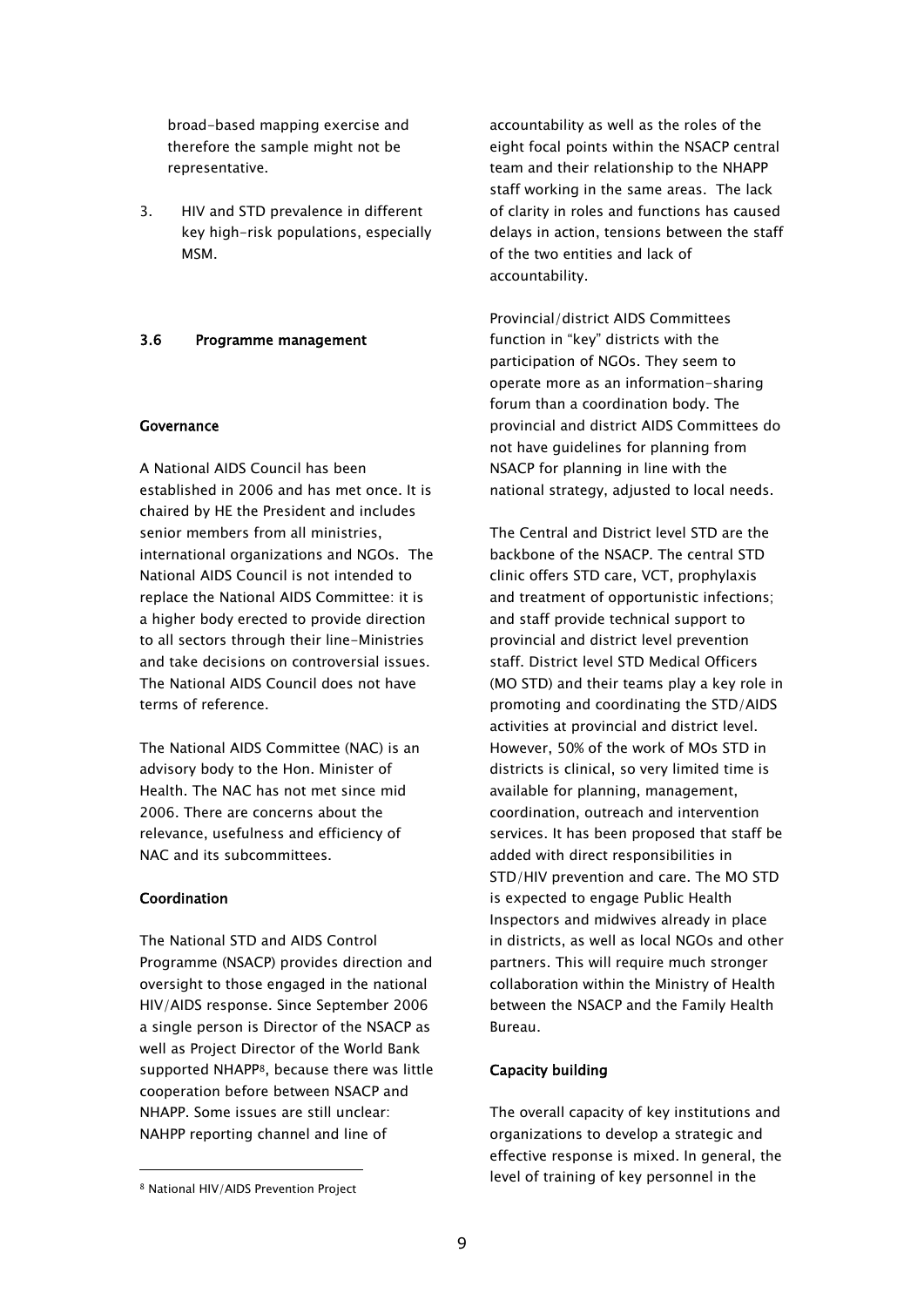basics of HIV and AIDS was high. Key areas where more capacity building is required include 1) strategic planning - to focus the program on those activities that are most important for interrupting transmission; 2) programme management – to help ensure efficient and effective program functioning; 3) NGO Capacity – to increase their capacity to implement programs; 4) Strategic Information and M&E - for mostat-risk-group mapping, population size estimation, epidemic projection, data triangulation and utilization, and costing.

## 3.7 Resource and support mobilisation

The resources available to the NSACP from national sources, multilateral and bilateral agencies seem sufficient to meet current needs, given the prevailing implementation capacity. The World Bank funded the NHAPP on the level of US\$12.5 million over five years starting in March 2003, with US\$9.6 million grant. It is the single largest resource of financial support on STD/HIV prevention and care work in Sri Lanka. As of May 2006, US\$5.1 million of this grant had been disbursed.

The expected 1.8 million US\$ grant from the GFATM (round 6) and services from the Clinton Foundation will alleviate some of the constraints to the procurement of antiretroviral drugs (ARV), thus far procured at local market rates.

Additional funding budgeted by UN Agencies, affiliated and other funding entities amounted to US\$3.3 million in 2005. In addition, technical support is extended to the Programme through their Colombo-based and regional staff. Besides the World Bank grant, UN agencies are supporting the country AIDS response through the following ways: FAO/WFP: HIV awareness raising among farmers; ILO: plantation sector, hotel sector and manufacturing sector; IOM: internal migrants and Tsunami-affected communities; UNDP: women leaders and positive network; UNFPA: young people; UNICEF: life skill training for young people, prevention of mother-to-child transmission (PMTCT) and paediatric AIDS; UNHCR: internally displaced people and returning overseas workers; UNODC: drug users, especially injecting drug users; World Bank; WHO: support to surveillance and VCT

#### 4 Lessons learnt: obstacles to the response

Good access to good quality public health and education service help create a favourable environment for HIV prevention and care.

Compared to other countries in the region, access and quality of health services is good, including primary health care, antenatal care, STD treatment, blood transfusion and TB control. Similarly,

almost universal access to education, and introduction of life skills- based teaching methods, contributes the high awareness levels in the general population.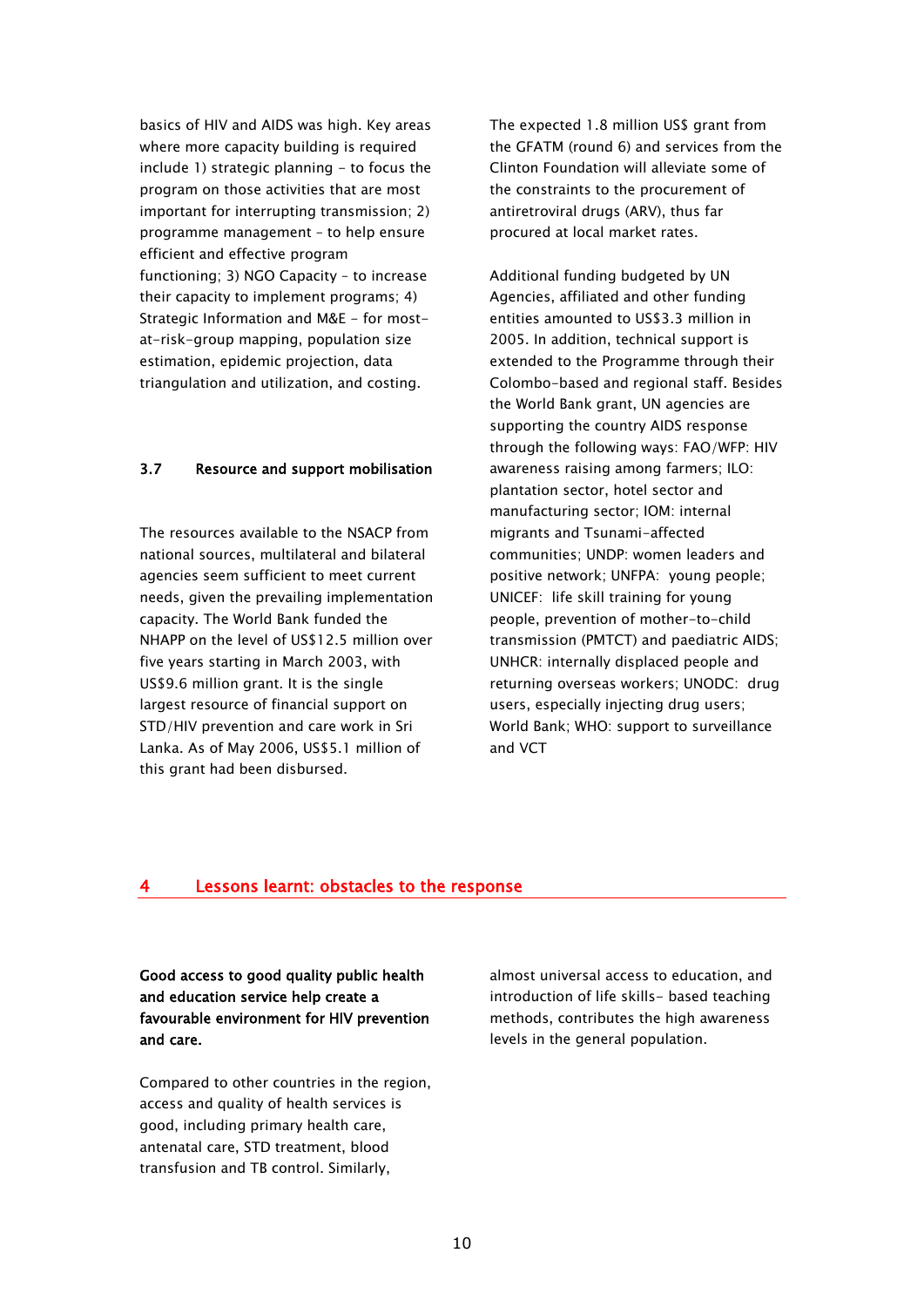## Poor targeting of prevention is neither effective nor cost-effective.

The prevention strategy has resulted in prevention activities that are widely scattered and not attaining the scale or intensity required to produce sufficient behaviour change in key populations to effectively prevent the emergence of concentrated epidemics. The current strategic focus does not consider the relative size and vulnerability of different sub-populations. Based on available information, the highest priority should be on scaling up intensive targeted interventions for those at greatest vulnerability. In Sri Lanka, the two key groups in this regard are sex workers and high-risk MSM, as well as drug users. Prisons are potential high transmission settings

## Strategic information is required for planning and intervention design.

National planners and policy makers, but also local service provider, need information in order to make decisions on who to target and how to design services. This information is largely absent. A national M&E framework is necessary to identify national indicators and research priorities; systems for generating, analysing and disseminating information; human development and institutional structures required; capacity building needs, etc. For the first national priority, targeted interventions, key information is lacking. Information gaps include: mapping of key sexual networks; the size of most-at-risk risk populations; patterns of behaviours; and STD/HIV prevalence data from key high-risk populations.

## Government alone cannot reach most-atrisk populations.

Most at risk groups are not accessing government services, even if these services are good. Sex workers are arrested and harassed by police if they carry condoms; male-to-male sex and drug use are illegal. Non-government organisations are in a better position to reach out to marginalized communities, and to support community building among these groups. To capitalize on the potential contribution of NGOs and CBOs to the response, they need capacity building and sensitisation. Providing a platform for NGO-GO coordination, and encouragement of donor funding for NGOs, could unleash the potential of NGOs.

## Strong national programme management is required

Although the World Bank supported project was designed to strengthen the NSACP through systems development, it has led to duplication of organisational structures, systems and human resources, and increased internal communication challenges. Combining clinical and programme management duties is a challenge for NSACP staff, especially in the absence of job descriptions, clear lines of responsibility and authority, and a human development strategy to improve public health management skills for clinicians.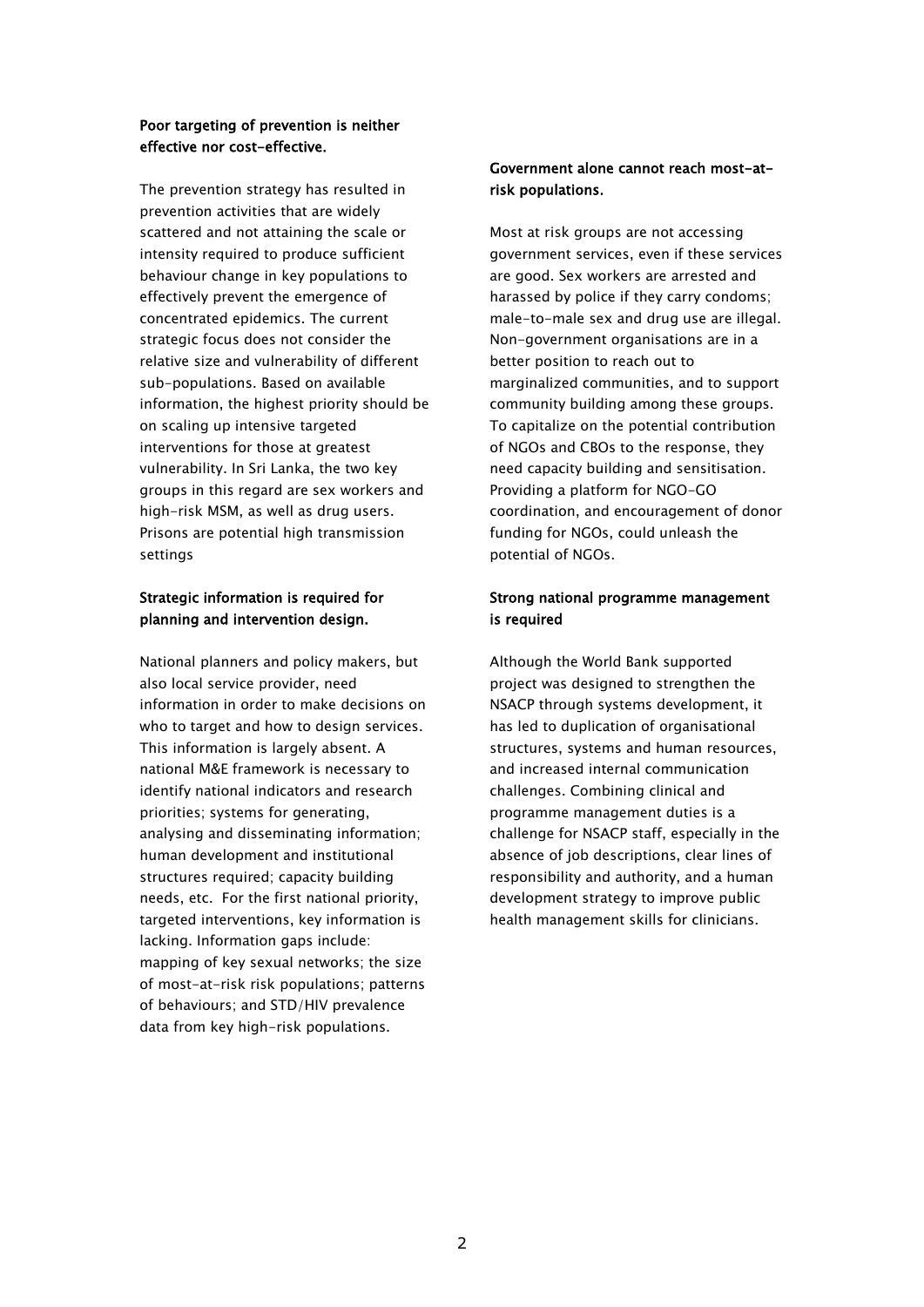#### Prioritisation of targeted intervention for most-at-risk populations

The formulation of the 2007-2011 should involve all stakeholders in a broad participatory process guided by the NSACP. To this end, the NASCP should seek technical support from sources available in Sri Lanka or internationally. The National Strategy should serve as a framework for the development of a District-based operational planning contributing to the formulation of provincial and national operational plans. In each district, the highest priority for HIV prevention is to start interventions with sex workers. District partnerships between STD clinic teams and NGOs should be developed to carry out this work. STD clinic teams should be strengthened and reoriented to have a stronger public health role in prevention and control of STDs and HIV. Local advocacy should be conducted with district and provincial leaders and police to explain public health importance of targeted interventions and to build an enabling environment for prevention activities.

## Partnerships with engagement and encouragement of NGOs and private sector participation

A determined effort should be made by the NSACP and the NHAPP towards capacity building of NGOs and the revitalization of NGO coordinating mechanisms and partnerships. Collaboration with the private commercial sector should be further expanded through joint project advocacy and planning between the National programme and the Chambers of

Commerce. The engagement of private health care providers in the nation-wide response to HIV should be stimulated through such incentives as their participation in short courses.

## Improved Strategic information (including bridging information gap) and establishment of M&E system

Information on high-risk populations is acutely needed to guide the local response. District and local mapping should be conducted and coverage targets set. The highest priority should be given to a comprehensive mapping of most-at-risk populations. In each district, with the objective of identifying the size, location and general characteristics of female sex workers, men having sex with men and injecting drug users. Key information should be gathered in ways that are respectful of privacy, non-discrimination and other human rights. These surveys, along with other more detailed situation and needs assessments should be carried out in the context of programs providing prevention services for these groups. There is an urgent need to set-up the national Strategic Information and M&E system, which will be led by a national SI M&E Unit authorized to have access to all needed information, guided by a national M&E framework. The role and responsibility of each involved party should be clarified and a core set of indicators defined.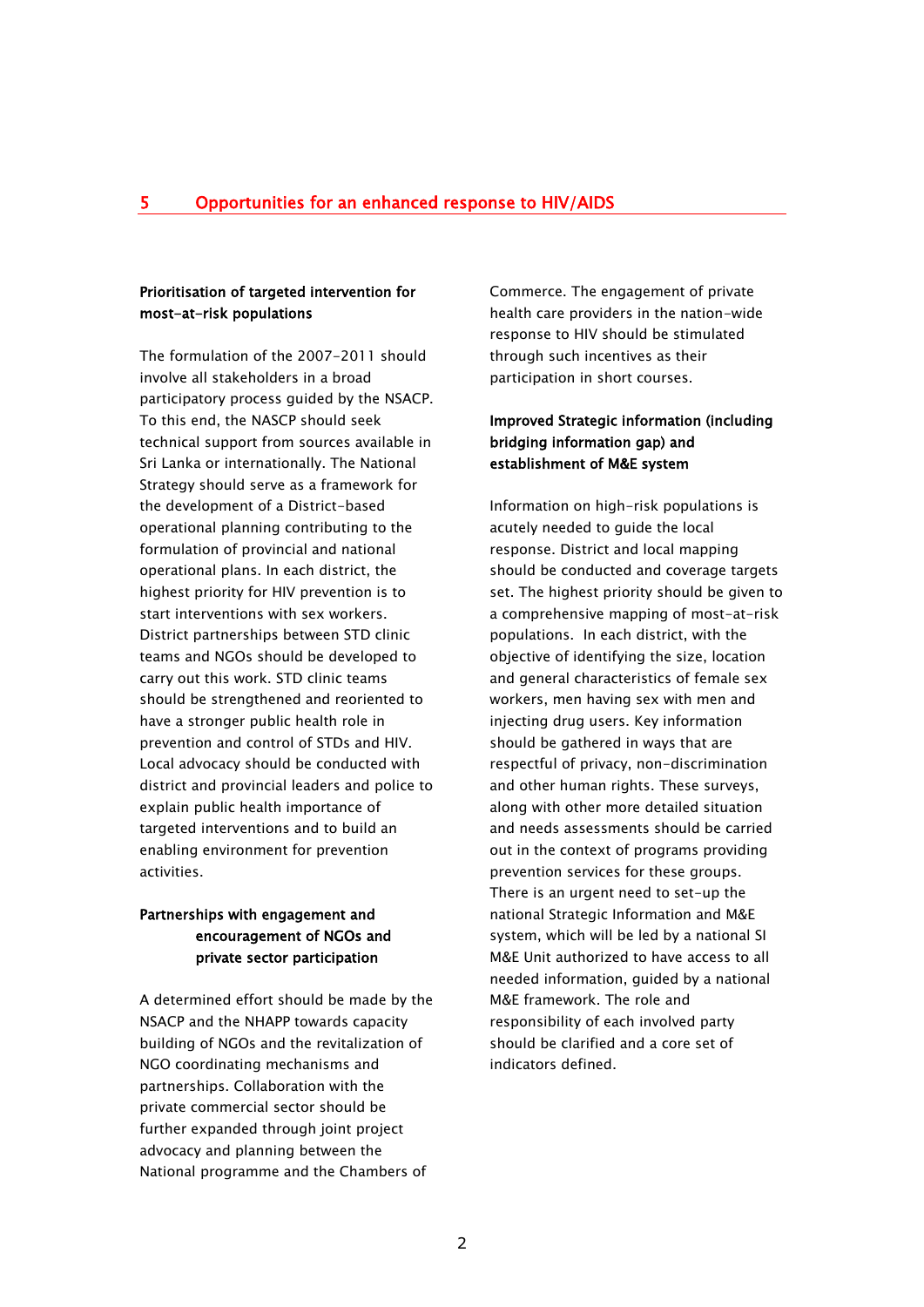#### Strengthening of programme structure and management

The NASCP and NHAPP structure should be amalgamated permanently with a single senior management team. To reflect the broadening of its scope, consideration should be given to rename the national programme the National STD and HIV Programme. The functional task analysis recommended by March 2006 NAHPP review should be conducted once the 2007-2011 National Strategic Plan is produced, so as to reflect new priorities and work areas. This analysis will determine if further changes in the structure of the NASCP central management group should retain eight programme units below the Director or regroup these. The appointment of Deputy (or Assistant) Directors would create ground for greater delegation of authority. NHAPP Project coordinators (Team Leaders) should be incorporated in relevant thematic units and report to Director of the NSACP directly or through

the supervisor assigned to the pillar to which they will be assigned.

The District Medical Officers of Health need support from additional staff to do planning, management, implementation and monitoring of STD/HIV-related activities, and to secure active participation of health inspectors and public health nurses/midwives. The development and implementation of STD/HIV programming activities in provinces and districts will require considerable technical and managerial support. This could be provided in the short term by roving teams trained and deployed from the central STD/HIV office. There is an urgent need to set-up the national Strategic Information and M&E system, which will be led by a national SI M&E Unit authorized to have access to all needed information, guided by a national M&E framework have role and responsibility of each involved party clarified and a core set of indicators defined.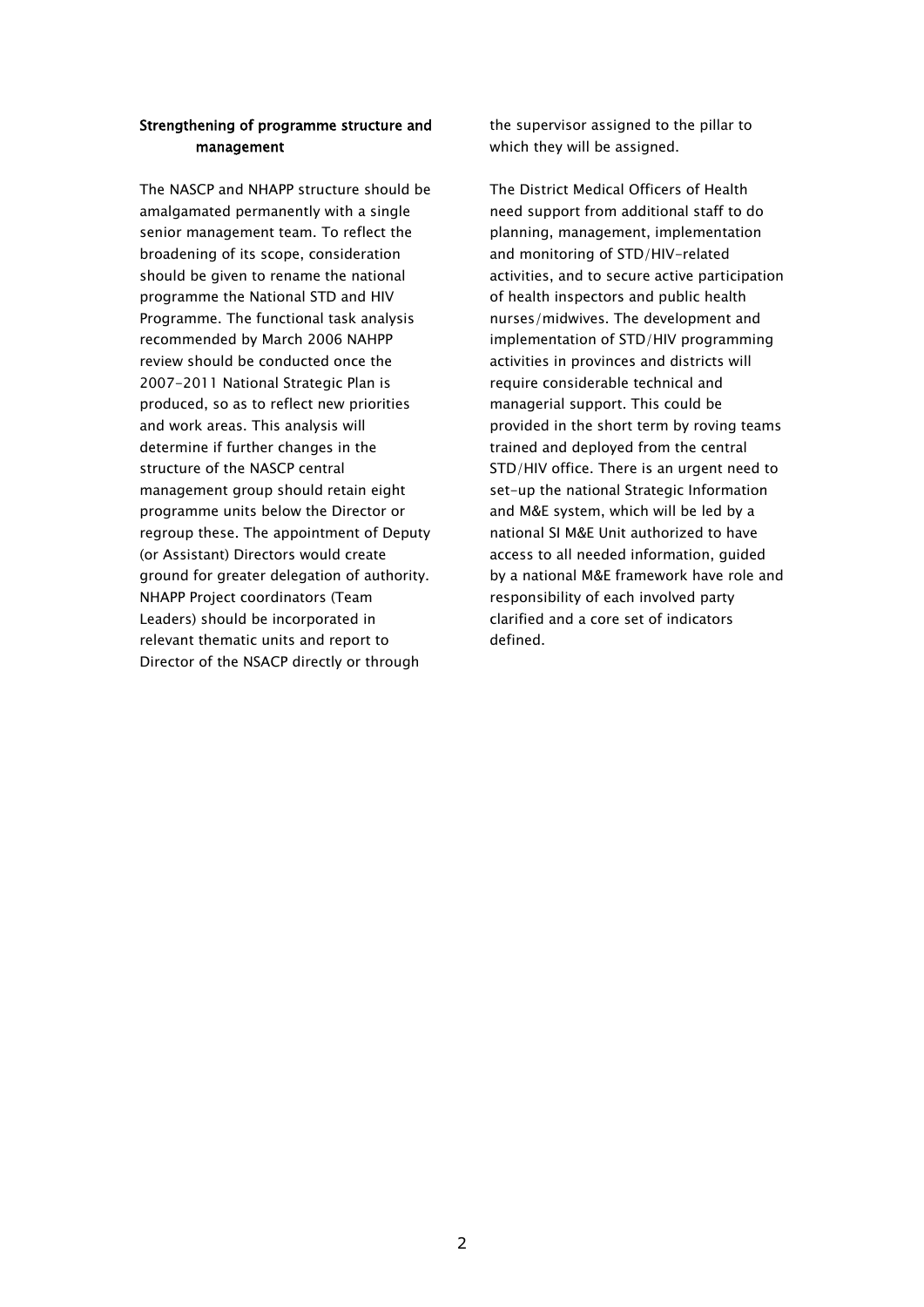#### Annex 1. References

- 1. Ariyaratne K, 2000: *Defaulting among patients attending the central STD clinic,* Colombo and the impact of an intervention
- 2. Centre for Study of Human Rights Faculty of Law, University of Colombo, 2004: South Asia political advocacy project - Sri Lanka database on HIV/AIDS, CSHR, Colombo
- 3. Community Development Services, 2005: Pre-surveillance assessment on populations at risk of HIV/AIDS in Sri Lanka)
- 4. DCS, 2002 b, Statistical Abstracts 2001. Department of Census and Statistics, Department of Census and Statistics, Colombo, Sri Lanka.
- 5. DCS, 2002a, Sri Lanka demographic and health survey 2000-final report. Department of Census & Statistics, Colombo, Sri Lanka.
- 6. De Silva WI et al. 2003. Adolescent and youth reproductive health in Sri Lanka. Status, Issues, Policies and Programs.
- 7. Gnanissara, S.A.P. 2002. Final Evaluation Report: Reproductive Health Information, Counselling and Services to Adolescents and Youth Project (RAS/98/P17), EC/UNFPA Initiative for Reproductive Health in Asia, Colombo.
- 8. Hardee K, Pine P, Wasson, L T. 2004. Adolescent and youth reproductive health in the Asia and Near East Region. Status, Issues, Policies and Programs
- 9. Hasitha Tissera, 2005, *Epidemiology of the use of addictive substances in the* Colombo district, Sri Lanka
- 10. ILO, 2006, Report of ILO/USDOL HIV/AIDS Workplace Education Programme, International Labour Organisation
- 11. International Projects New South Global, UNSW, National Centre in HIV Social Research, 2005, Sri Lanka NHAPP Behavioural Surveillance & Field Support – Final Implementation Report Year 1
- 12. International Projects New South Global, UNSW, National Centre in HIV Social Research 2006, Summary of mapping activities & revised sampling frame
- 13. Jayasinghe S & de Silva A, 1998, Reviewing/compiling existing data on the social/economic and health aspects of HIV/AIDS for advocacy activities
- 14. Jayawardena H 206, *End of project evaluation report sex worker peer education* project for AIDS prevention
- 15. Nastasi BK et al. 1999. Community-based sexual risk prevention program for Sri Lankan youth: influencing sexual decision-making. International Quarterly of Community Health Education 18(1): 139– 155.
- 16. NDDCS 2004. Hand Book of Drug Abuse Information 1999 2003, National Dangerous Drugs Control Board, Rajagiriya, Sri Lanka.
- 17. NFO Marker Behaviour Lanka (Pvt) Ltd 2006. Finding of the research study conducted to understand awareness levels, attitudes and perceptions towards STD/AIDS & condoms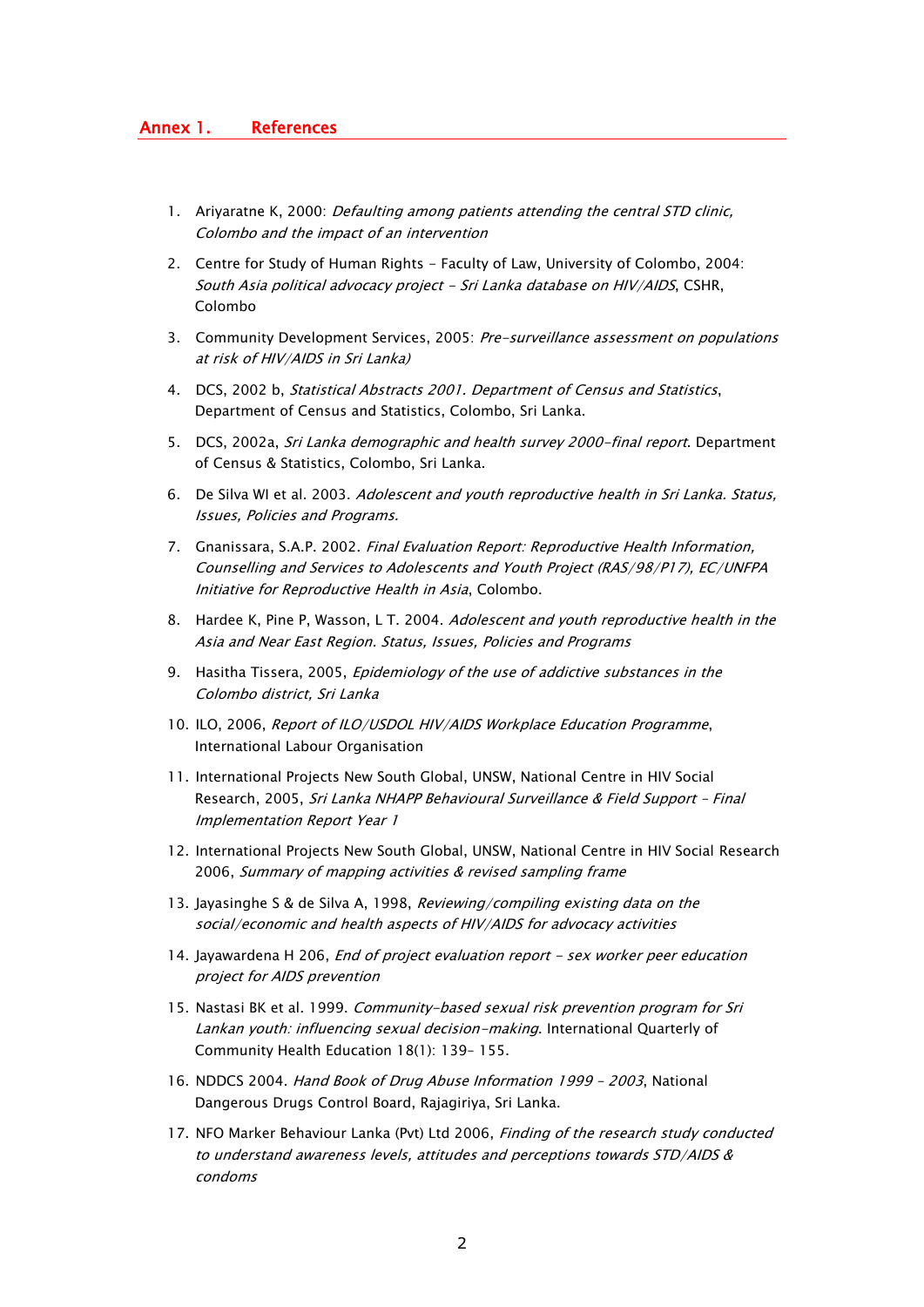- 18. NSACP 2006, A guide to anti retroviral therapy, National STD & AIDS Control Programme, Colombo
- 19. NSACP 2006, Training manual on HIV/AIDS counselling, National STD & AIDS Control Programme, Colombo
- 20. Reid G & Costigan G, 2002, Revisiting The Hidden Epidemic, A Situation Assessment of Drug Use in Asia in the context of HIV/AIDS, The Centre for Harm Reduction/The Burnet Institute, Australia
- 21. Senanayake I et al (undated), A study on prevalence of STIs among patients attending antenatal & gynaecological clinics,
- 22. Silva KT et al. 1997. Youth and Sexual Risk in Sri Lanka. Women and AIDS Research Program Phase 11: Research Report Series No. 3. Washington, DC, International Center for Research on Women.
- 23. Silva KT, et al. 1998. Love, sex and peer activity in a sample of youth in Sri Lanka. In: Hettige S, ed., Globalisation, Social Change and Youth. Colombo, Sri Lanka, German Cultural Institute: 34–52.
- 24. Tarantola, D. et al.2006, Review of the STD and AIDS response in Sri Lanka, 16-28 October 2006 (Draft)
- 25. Thalagala NI & Rajapakse L. 2004 National Survey on emerging issues among adolescents in Sri Lanka. UNICEF Colombo.
- 26. Thayaparan P & Saravanapavananthan 2006, *Estimation of HIV infections utilizing the* sexual behavioural pattern among selected high vulnerable groups in Colombo district & the explanation for the gap between reported & estimated cases in Sri Lanka
- 27. UNODC 2005, South Asia Regional Profile, UN Office of Drugs and Crime, New Delhi.
- 28. WHO 2003, Towards Adulthood: Exploring the Sexual and Reproductive Health of Adolescents in South Asia, Eds. Bott S et al. World Health Organization, Geneva. Available online from http://www.un.org.in/Jinit/who.pdf
- 29. World Bank 2001, NHAPP Project Appraisal Document, South Asia Regional Office, 2001 The World Bank Group, Washington DC
- 30. World Bank 2002, NHAPP Operations Manual, 2002, National HIV/AIDS Prevention Project, Colombo
- 31. World Bank 2004-6, Project implementation support mission reports, The World Bank Group, Washington DC